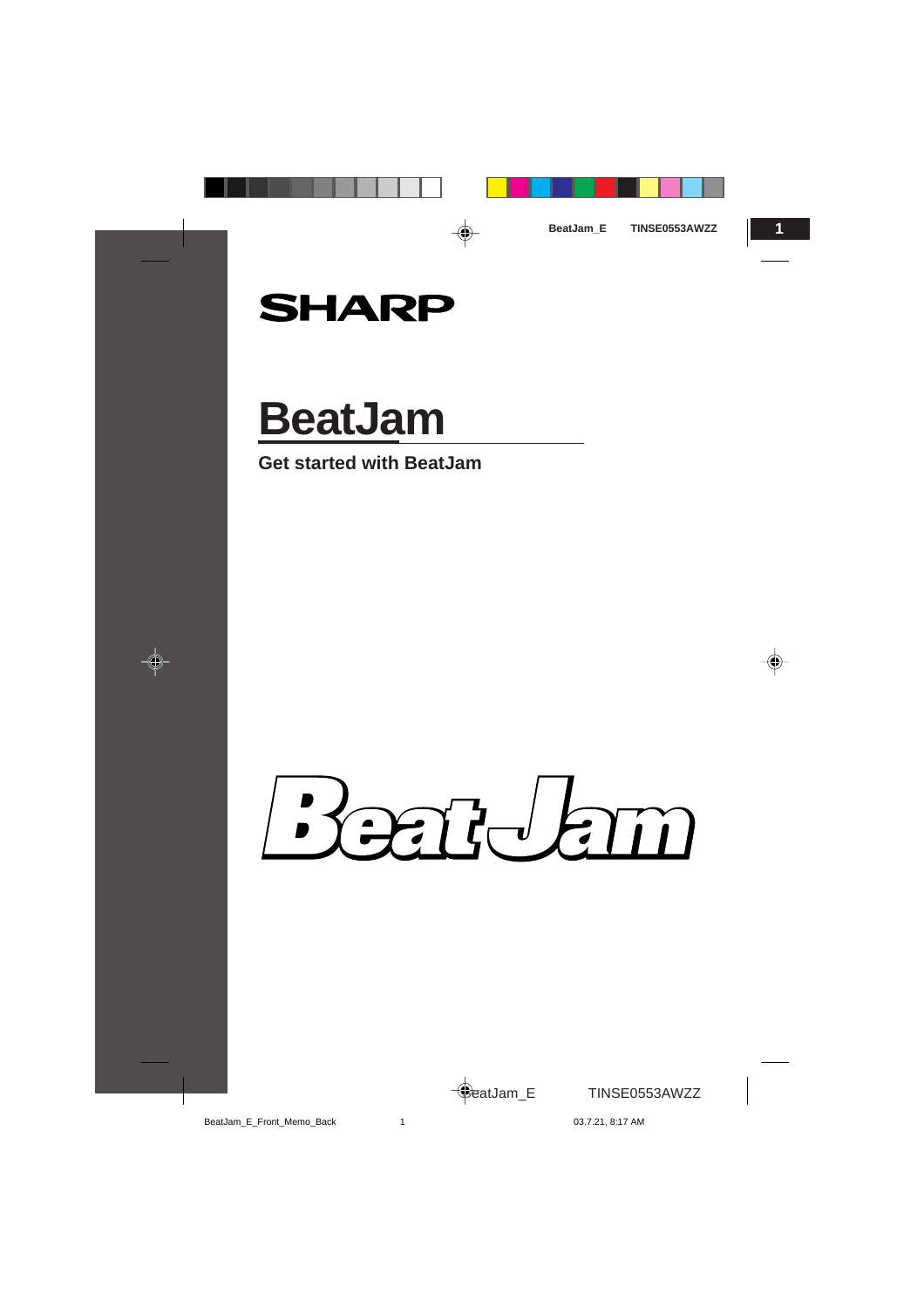#### **About copyrights**

Music is protected by copyright law throughout the world. Audio CDs and broadcasted music can be copied for personal use only. It is prohibited to distribute, broadcast or publish your music copies on the Internet without permission of the copyright holders (including the record companies).

2

1

3

4

5

6

"BeatJam" is a copy protected material of Justsystem Corporation. Copyrights and other rights related to "BeatJam" belong to Justsystem Corporation. "BeatJam" is a registered trademark of Justsystem Corporation. "ATRAC3" and its logo, "OpenMG" and OpenMG, "Net MD" and (NetMD), OpenMG Jukebox and SonicStage are trademarks of Sony Corporation. Pentium and MMX are registered trademarks of Intel Corporation in the United States. Microsoft, Windows, and DirectX are trademarks or registered trademarks of Microsoft Corporation in the United States and/or other countries. **•** Screen shots are used according to the guide lines of Microsoft Corporation. "ATRAC3" and its logo indicate an audio compression technology of Sony  $\bullet$ Corporation. The compatibility is not guaranteed. Other company names and product names are trademarks or registered trademarks of their respective owners or Justsystem Corporation. BearJam **OpenMG**<sub>M</sub>  $[\overline{\mathsf{NetMD}}]_{\scriptscriptstyle TM}$ **2 BeatJam\_E** TINSE0553AWZZ

BeatJam\_E 2 03.7.21, 8:17 AM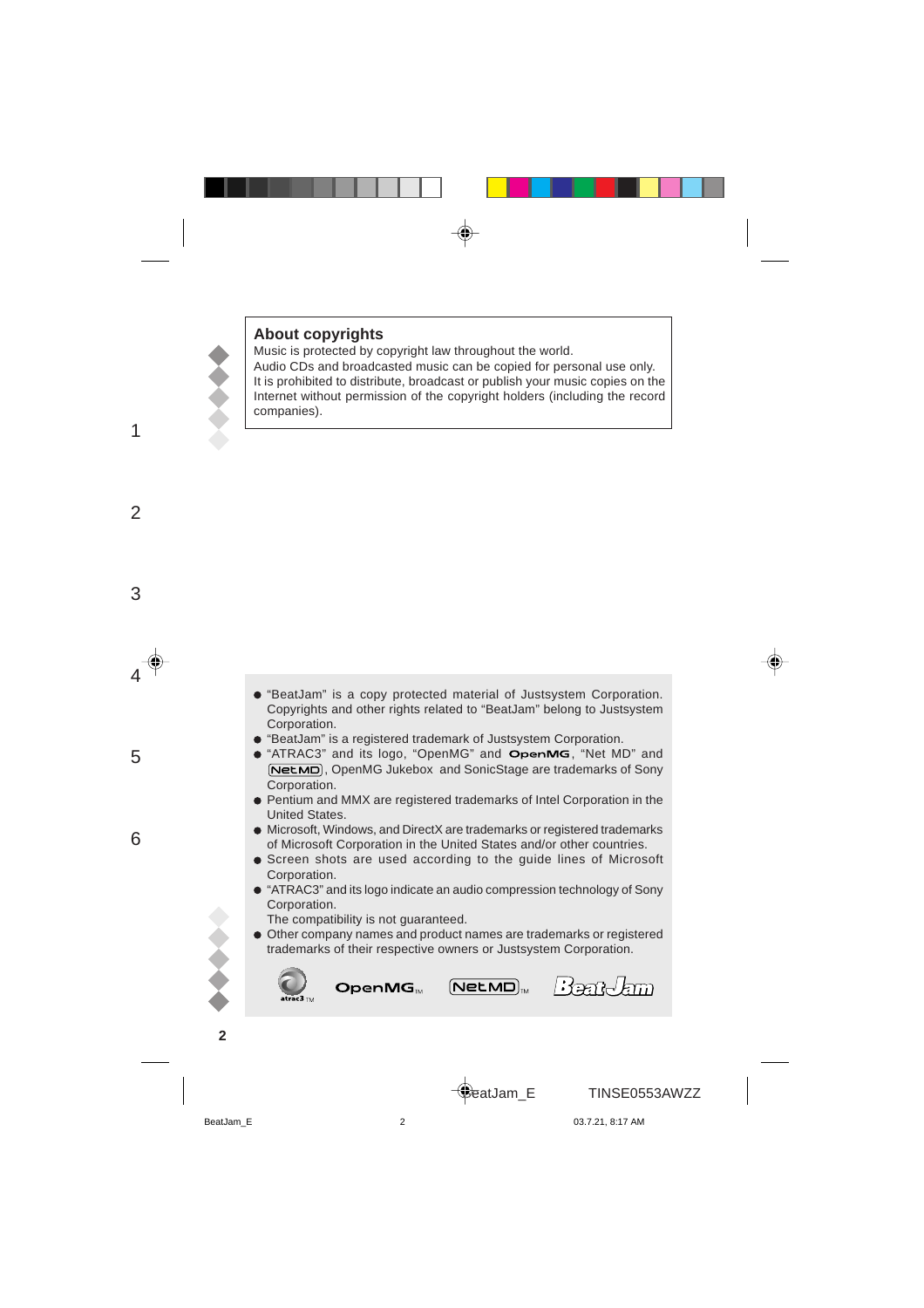**BeatJam\_E TINSE0553AWZZ 2** ¢

1

2

3

 $\bigoplus_4$ 

## **Contents About BeatJam................................................................ 4 - 5 About copyright -OpenMG- ............................................. 6 - 7 Installing BeatJam ........................................................ 8 - 11** Before you begin ....................................................................... 8 Installation .......................................................................... 9 - 10 Launching and quitting BeatJam ............................................ 11

| Editing CD song order for recording to MD  16 - 21    |  |
|-------------------------------------------------------|--|
| Reordering the songs in external devices or media  23 |  |
|                                                       |  |
|                                                       |  |
|                                                       |  |
|                                                       |  |
|                                                       |  |

#### **Conventions**

| ■ This manual is described using Windows <sup>®</sup> XP. Screenshots may look<br>different depending on your OS.<br>1024 x 768 pixels screens are used for the description. They may<br>vary according to your settings.<br>Menu, display and item names are in brackets ([ ]) and buttons in<br>setting screens are shaded. |  |  |  |  |  |
|-------------------------------------------------------------------------------------------------------------------------------------------------------------------------------------------------------------------------------------------------------------------------------------------------------------------------------|--|--|--|--|--|
| Some screen designs may vary depending on the product, external<br>device and medium.<br>The default design for the mini player (charge navy blue) is used for<br>the description. The design depends on the skin type. (Refer to page<br>32.                                                                                 |  |  |  |  |  |
| About Help -details on BeatJam-<br>You can find more operational information or view troubleshooting.<br>Opening Help                                                                                                                                                                                                         |  |  |  |  |  |
| $\bullet$ Click<br>Help<br>on the main player.                                                                                                                                                                                                                                                                                |  |  |  |  |  |

- Click **MENU** on the mini player and select [Help] from the menu.  $Click$  Help to view the description on each setting.
- 



BeatJam\_E 3 03.7.25, 2:38 PM

**BeatJam\_E** TINSE0553AWZZ

6

5

**3**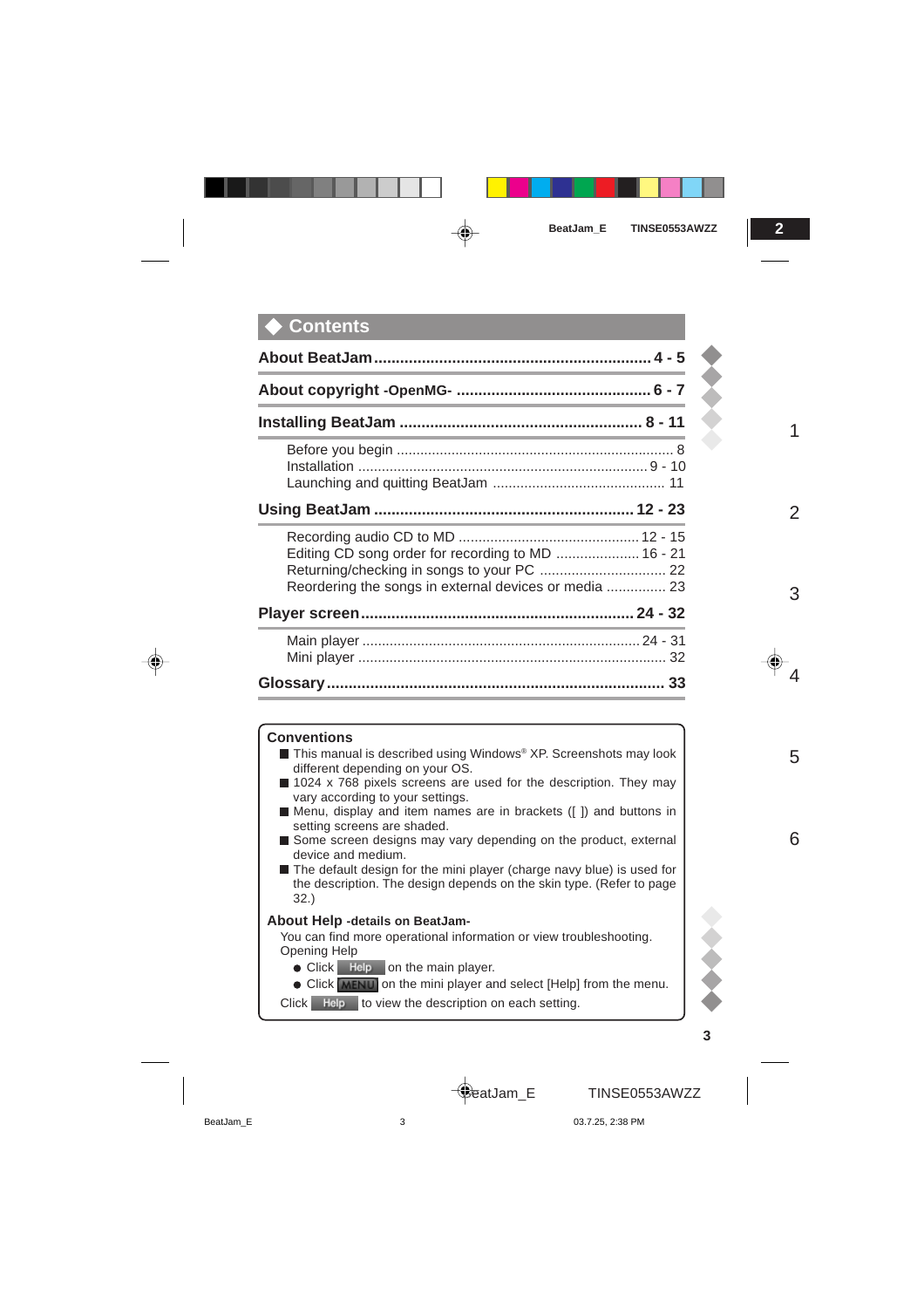# **About BeatJam**

1

2

3

4

5

6

BeatJam allows you to create high quality music files from audio CDs, play and organize files on your PC.

Ó

You can also transfer those files to audio devices that support "OpenMG" and "MagicGate" (copyright protection technologies).

BeatJam adopts OpenMG. Enjoy recording and playing music without infringing on their copyrights.

#### **Recording and playing audio CDs**

You can create music files in OpenMG format from audio CDs and play files on your PC or transfer to compatible audio devices. Music can be recorded to MDs and other media.

#### **Categorizing and managing music files automatically**

Files are sorted by album, artist and genre. You can create a playlist.

#### **Using music files stored on your PC**

Music files in MP3 and WAVE format can be played and controlled with BeatJam. You can convert these files to OpenMG format for checking out to other devices.

#### **Listening to recorded and managed music on your audio device**

Check out music files to OpenMG compatible audio devices. You can transfer music recorded with BeatJam from an audio CD up to three times. The order and titles of files can also be changed.



**BeatJam\_E** TINSE0553AWZZ

**4**<br> **4**<br> **4**<br> **4**<br> **4**<br> **4**<br> **4** 

About BeatJam

BeatJam\_E 4 03.7.21, 8:17 AM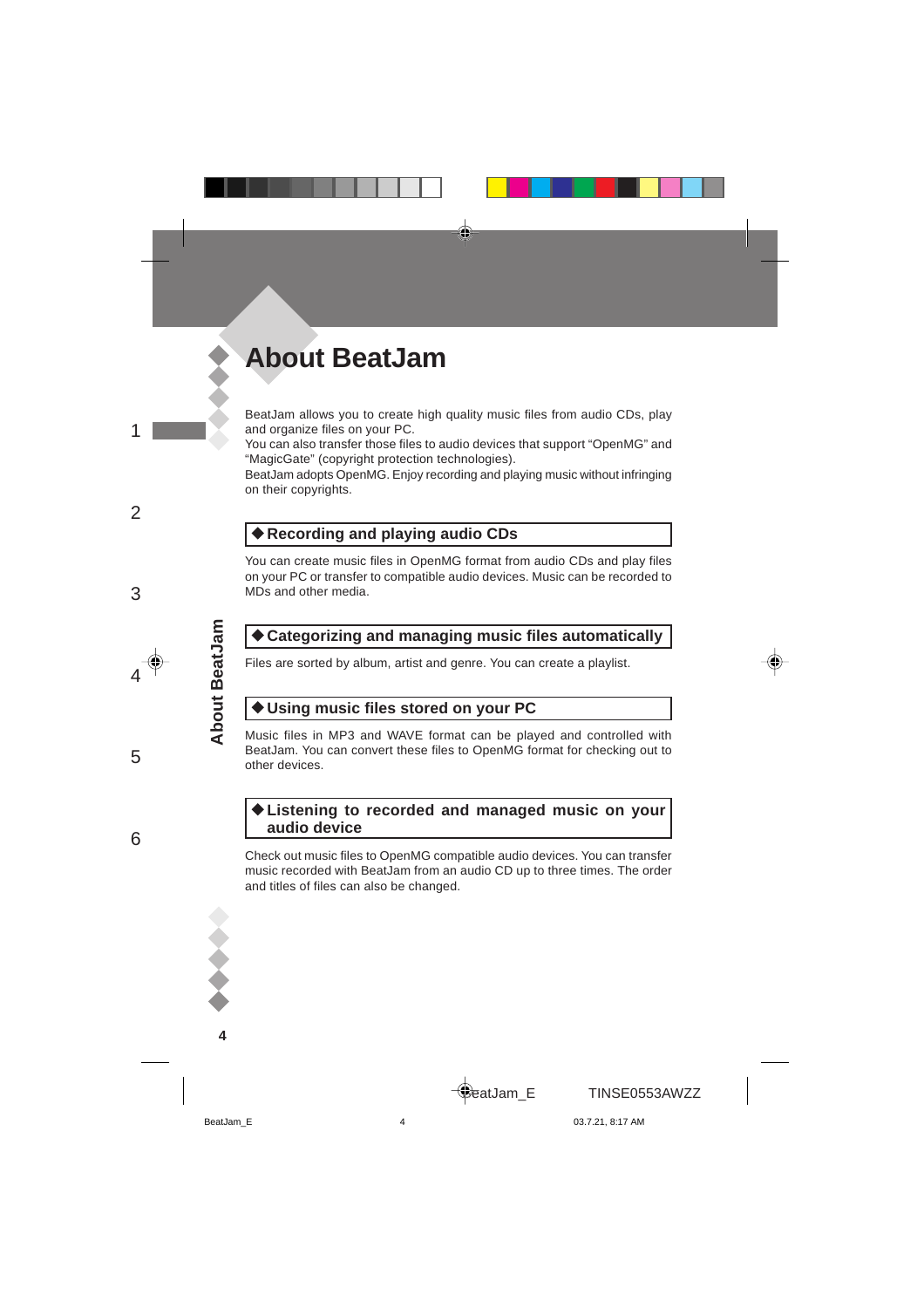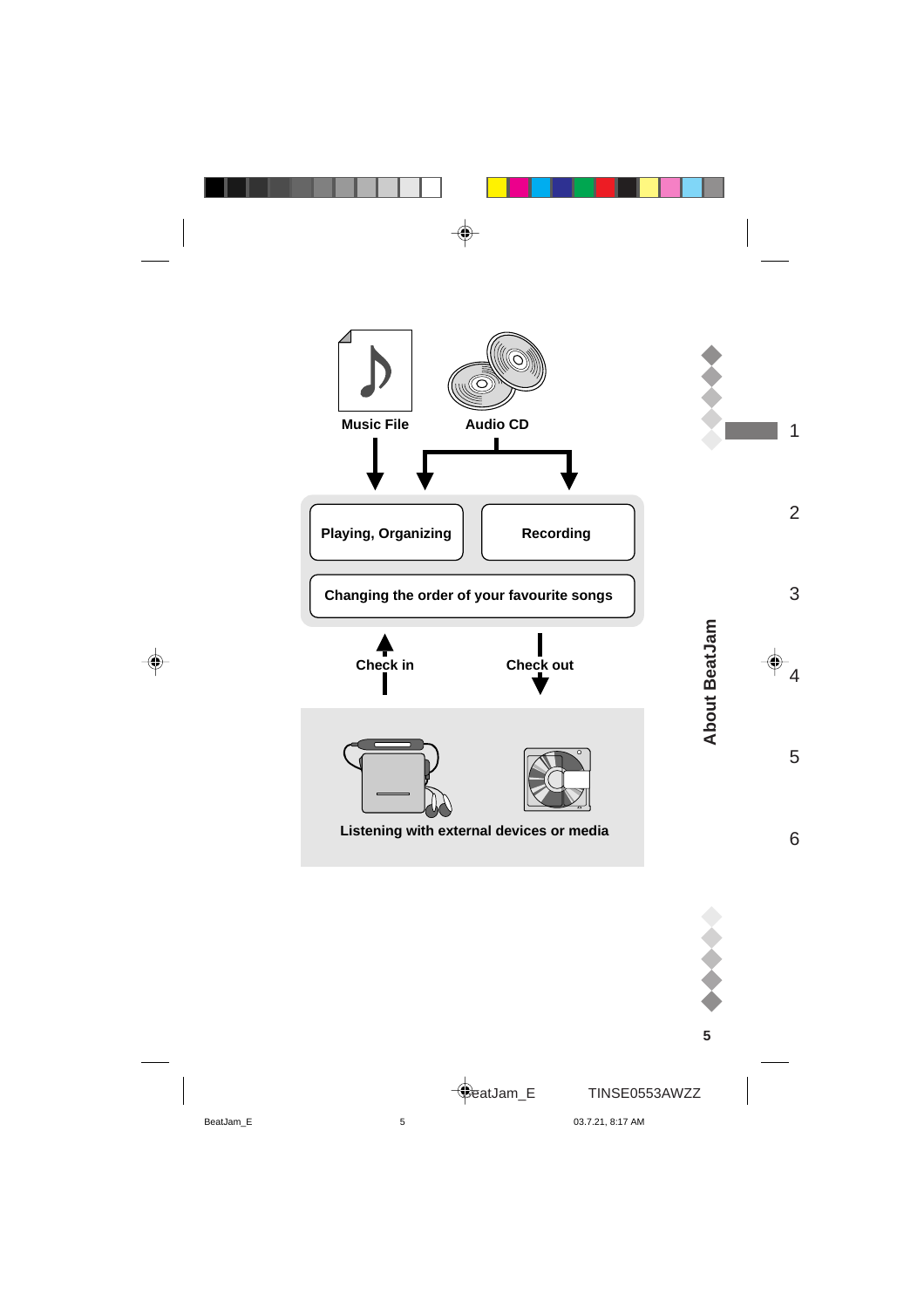# **About copyright -OpenMG-**

1

2

Music is protected by copyright law. Audio CDs and broadcasted music can be copied for personal use only.

♦

It is prohibited to distribute or broadcast copies or publish your music copies on the Internet without permission of the copyright holders (including the record companies).

Please respect the copyright law when using BeatJam music files.

#### **What is "OpneMG" copyright protection technology ?**

Copyright protection technology which is used when creating and playing music files. Data are encrypted to disable transferring to other PCs and illegal distribution on the Internet.

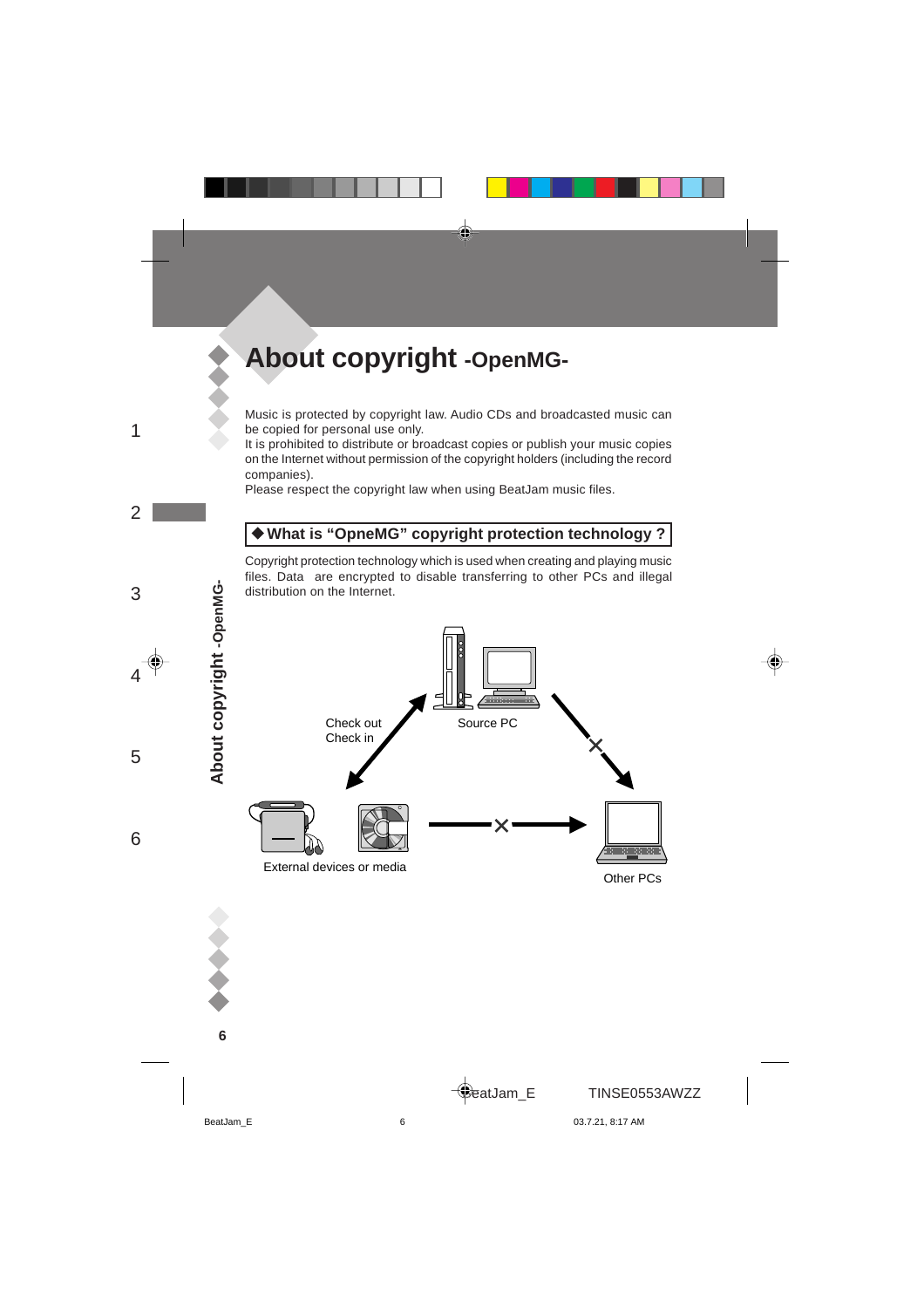♦

OpenMG files recorded from audio CDs can be transferred up to three times. Check in files to the source PC to check them out to other devices or media.



#### **Restrictions based on OpenMG's copyright protection**

BeatJam employs OpenMG. The following restrictions are applied to music files recorded or edited by BeatJam.

- Music files recorded with BeatJam can only be played on the source PC.
- Even if you copy files transferred to external devices or media, files cannot be played back on other PCs.
- Files transferred to external devices or media can only be checked in to the source PC.
- Certain conditions (playing period, count) may be applied, depending on the copyright holders or service providers.

For details on OpenMG, visit http://www.openmg.com/

About copyright -OpenMG-

1

2

6



**BeatJam\_E** TINSE0553AWZZ

BeatJam\_E 7 03.7.21, 8:17 AM

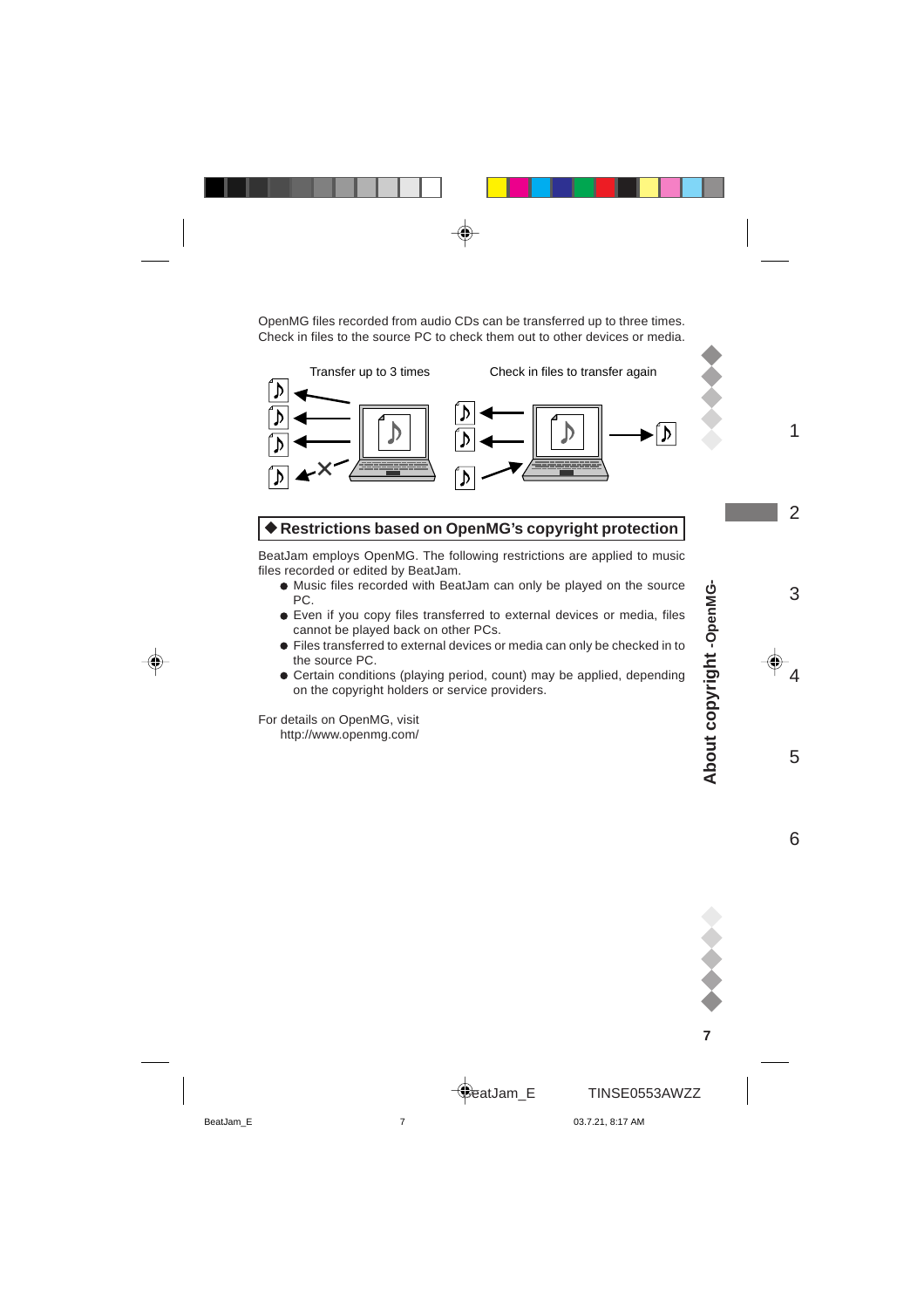# **Installing BeatJam**

### **Before you begin**

See the table below for the system requirements, especially free space and memory.

♠

| OS            | Windows <sup>®</sup> XP<br>Home Edition*1/<br>Professional*1                                               | Millennium Second<br>Edition                                                                          | Edition          | Windows <sup>®</sup> Windows <sup>®</sup> 98   Windows® 2000<br>Professional*1                                           |  |  |
|---------------|------------------------------------------------------------------------------------------------------------|-------------------------------------------------------------------------------------------------------|------------------|--------------------------------------------------------------------------------------------------------------------------|--|--|
| <b>CPU</b>    | Pentium <sup>®</sup> II 300 MHz or<br>higher<br>(MMX <sup>®</sup> Pentium <sup>®</sup><br>233 MHz minimum) | IMMX <sup>®</sup> Pentium <sup>®</sup><br>233 MHz or higher<br>(MMX <sup>®</sup> Pentium <sup>®</sup> | 200 MHz minimum) | MMX <sup>®</sup> Pentium <sup>®</sup><br>233 MHz or higher<br>(MMX <sup>®</sup> Pentium <sup>®</sup><br>200 MHz minimum) |  |  |
| Memory        | 128 MB or more<br>(64 MB minimum)                                                                          | 64 MB or more                                                                                         |                  | 64 MB or more                                                                                                            |  |  |
| <b>Others</b> | • Display1024 x 768 resolution, High Color or upper<br>· Sound sourceSound card                            |                                                                                                       |                  |                                                                                                                          |  |  |

\*1 To use this software, login as system administrator (computer administrator).

Hard disk space

- 120 MB or more
	- \* Additional space is required to store music data.
	- \* The required space depends on the format or reserved space.
- USB ports are required to connect with external devices or media. The operation via USB hub is not guaranteed.
- Depending on the driver or CD-ROM drive, audio CDs may not be recorded.
- Operations are not guaranteed when using BeatJam
	- on dual-boot computers.
	- with other music software simultaneously.
	- with different version simultaneously.
	- You cannot use BeatJam with programs that create virtual CD-ROM drives.
	- You cannot use BeatJam when more than one OpenMG compatible audio device is connected.

**88Installing BeatJam** Before you begin

 $\mathbf{a}$ 

1

2

3

Before you begin

Installing BeatJam

4

5

6

**BeatJam\_E** TINSE0553AWZZ

BeatJam\_E 8 03.7.21, 8:17 AM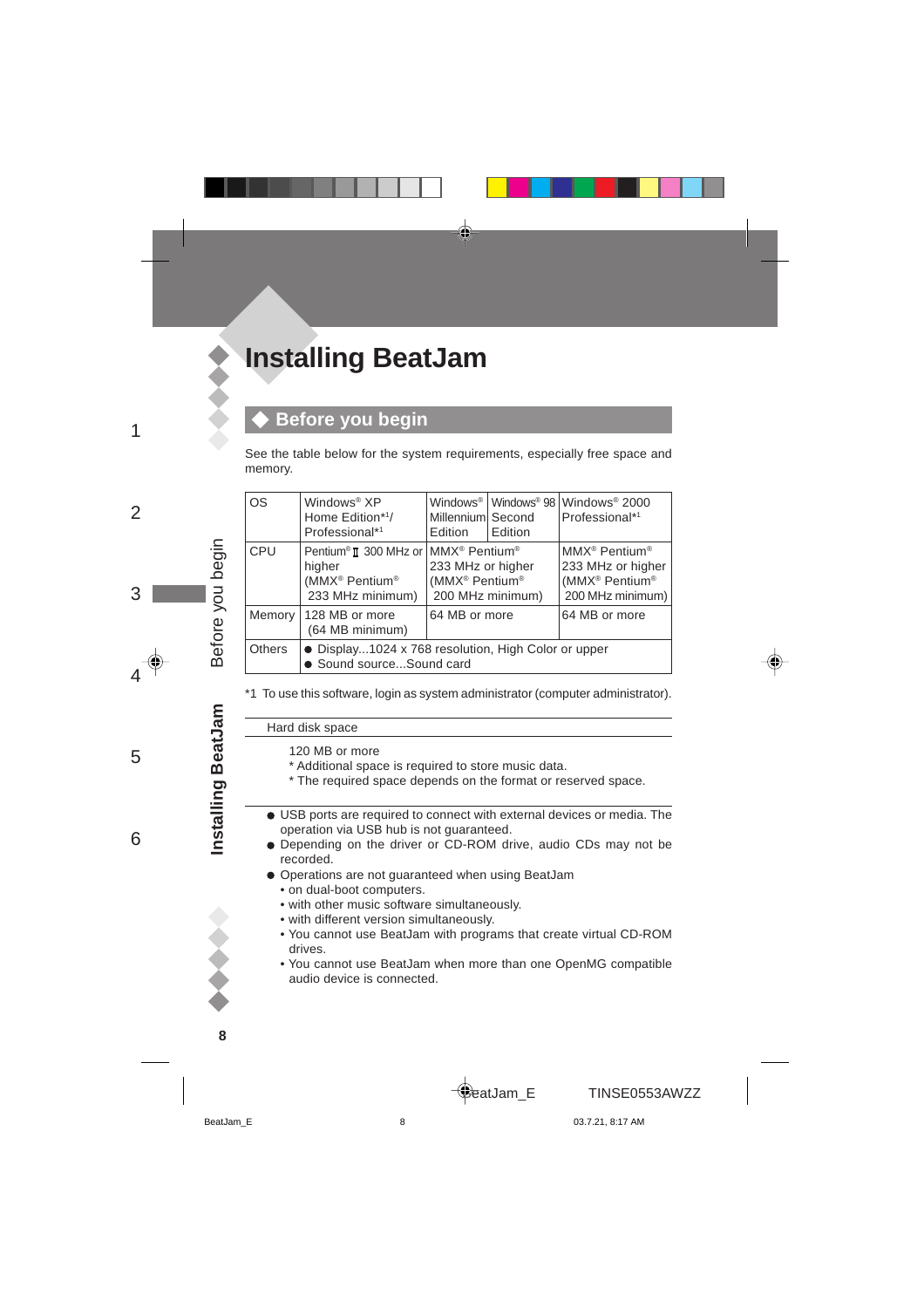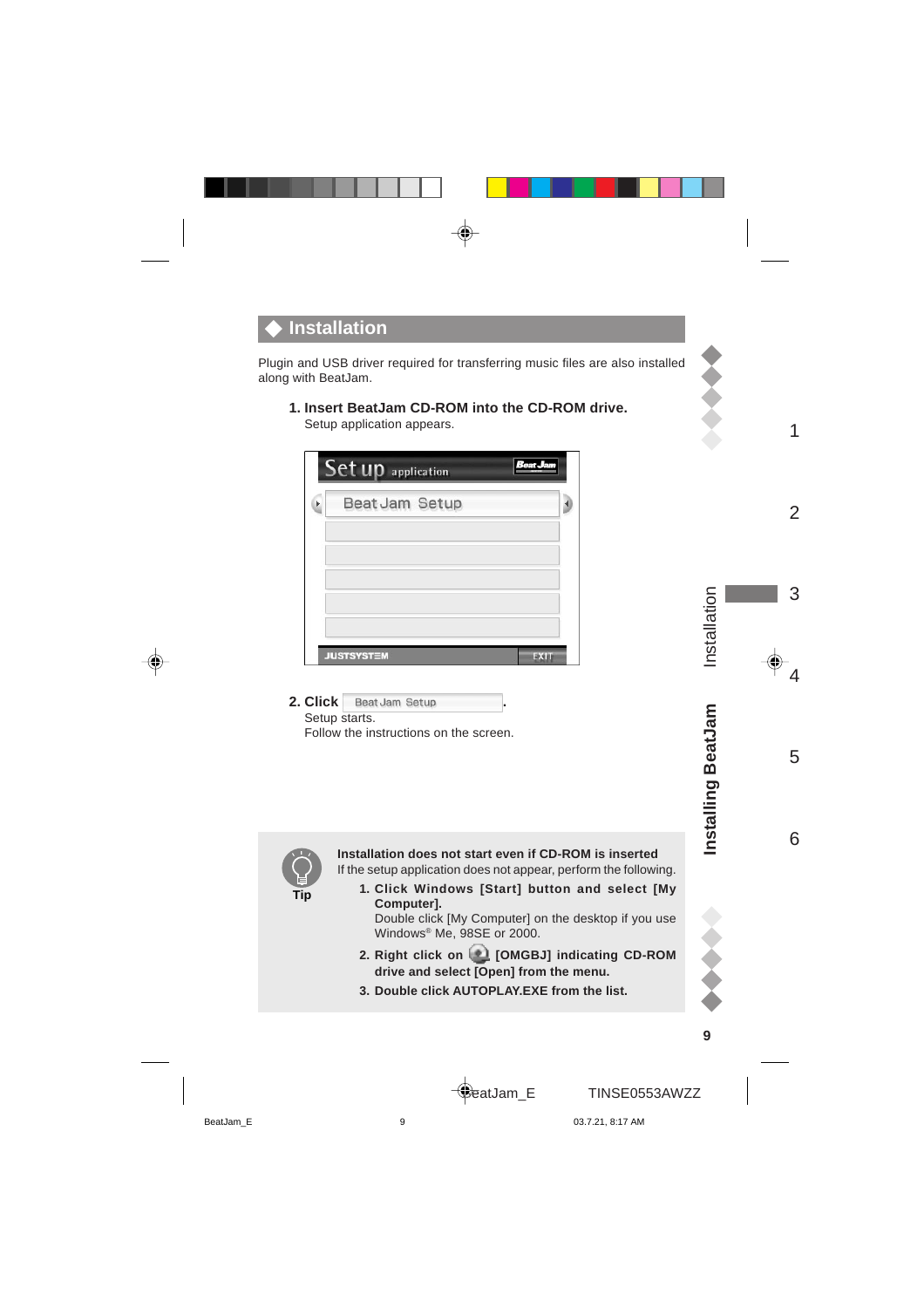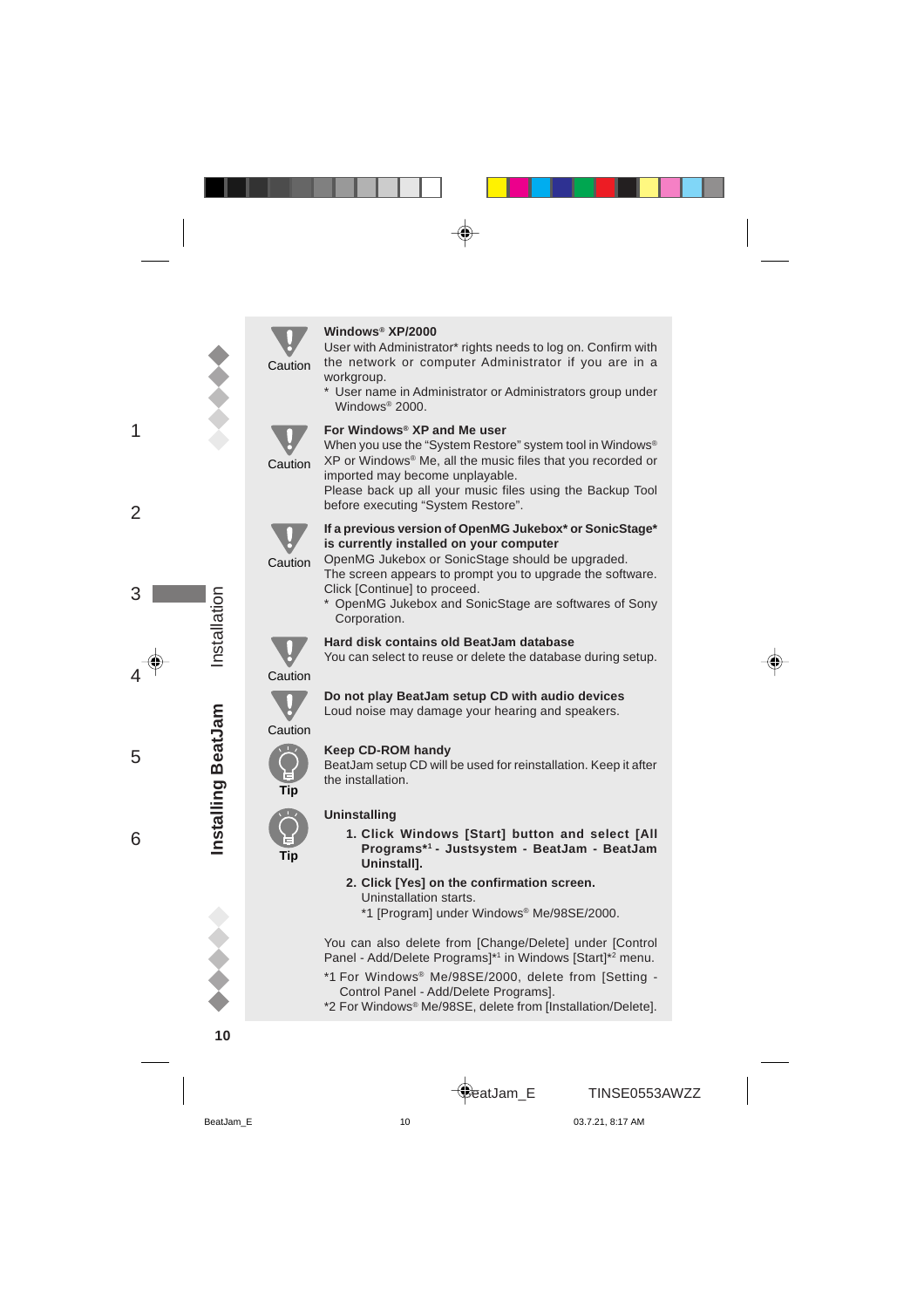

## **Launching and quitting BeatJam**

Start BeatJam after the setup.

◈

## Launching and quitting BeatJam **Launch BeatJam 1 444444 11Installing BeatJam** Launching and quitting BeatJam 1 Close other OpenMG applications or music softwares. 1. Double click  $\frac{1}{2}E$  [BeatJam] on the desktop. Click Windows [Start] button and select [All Programs\* - Justsystem - BeatJam - BeatJam]. 2 \* For Windows® Me/98SE/2000, start from [Program]. **Quit BeatJam** 3 You can exit either from the main player or the mini player. The player from which you exit will appear next time.  $\bigoplus_4$ ● Main player ▶ See "Main player" on P. 24. 1. Click  $\times$  on the upper right of the screen. Installing BeatJam Library  $(\widehat{+)}$  Dev  $\mathbb{E}[\mathbf{w}] = \mathbf{m}$ 5 Click ● Mini player ▶ See "Mini player" on P. 32. **1. Click .** 6 **SHARI SPARP**<br>0 000:00:00 | UB | CO | 100 | 100 | 100 | 100 | 100 | 100 | 100 | 100 | 100 | 100 | 101 | 101 | 101 | 101 | 10 Click  $11$ **BeatJam\_E** TINSE0553AWZZ BeatJam\_E 11 03.7.21, 8:17 AM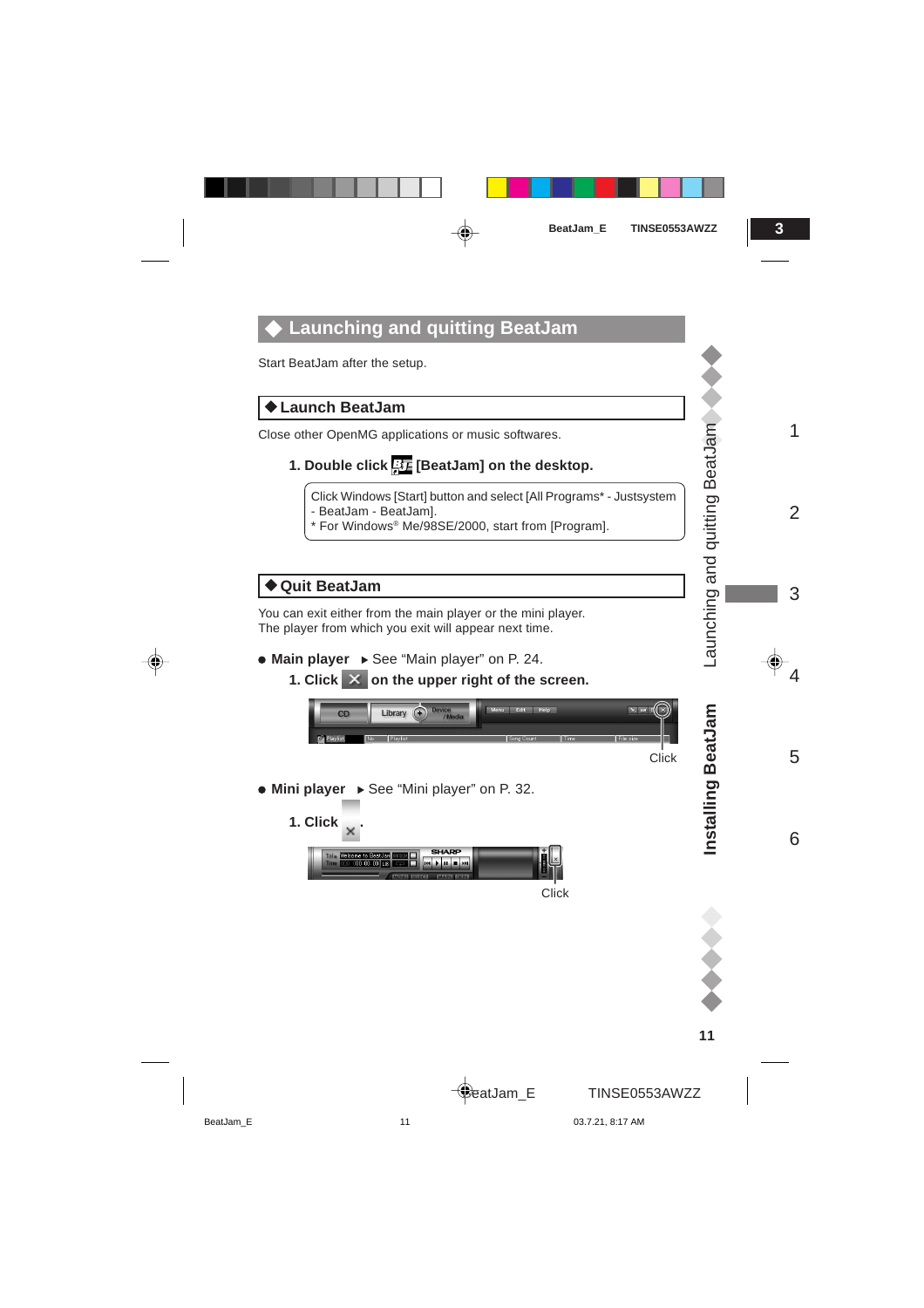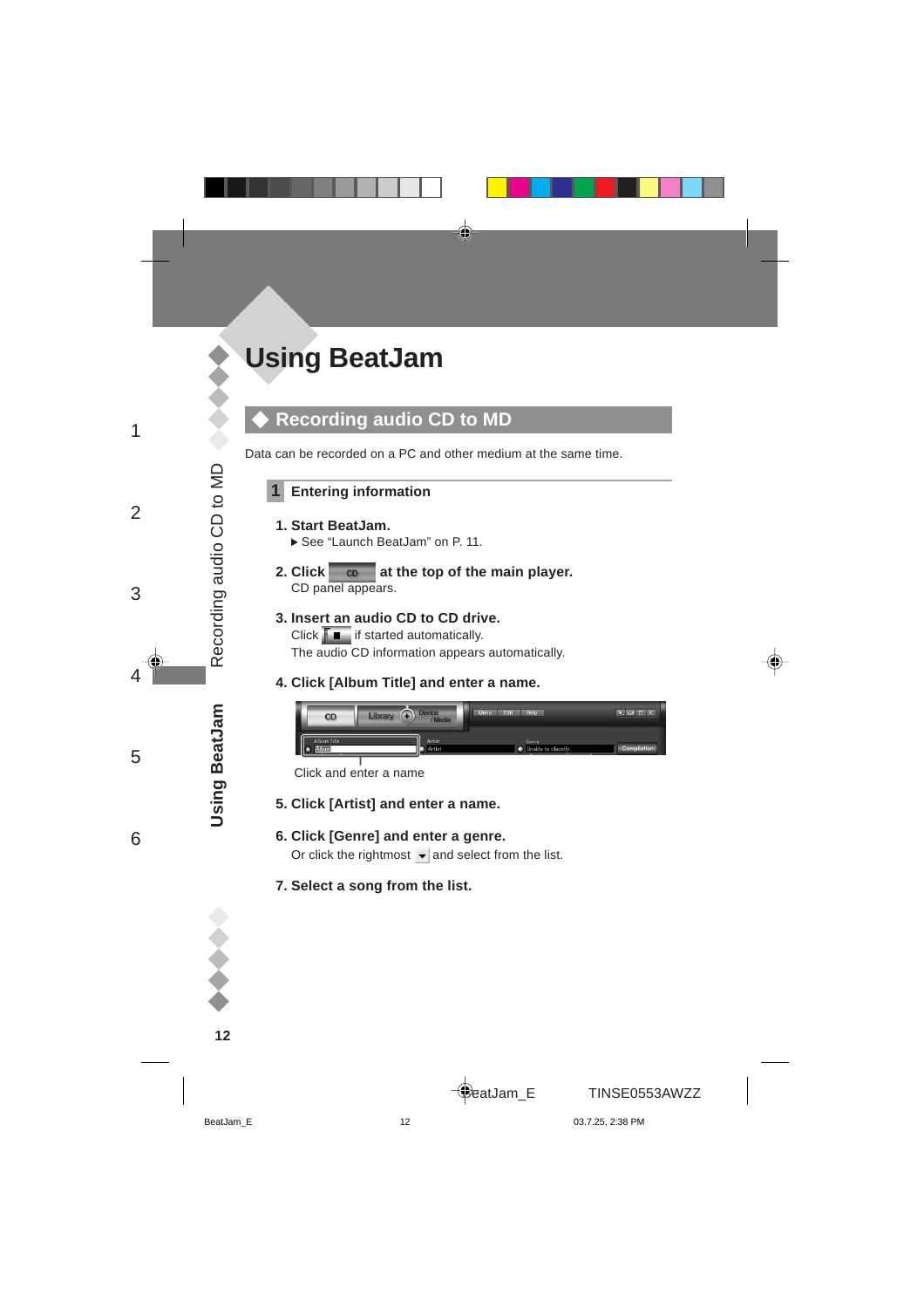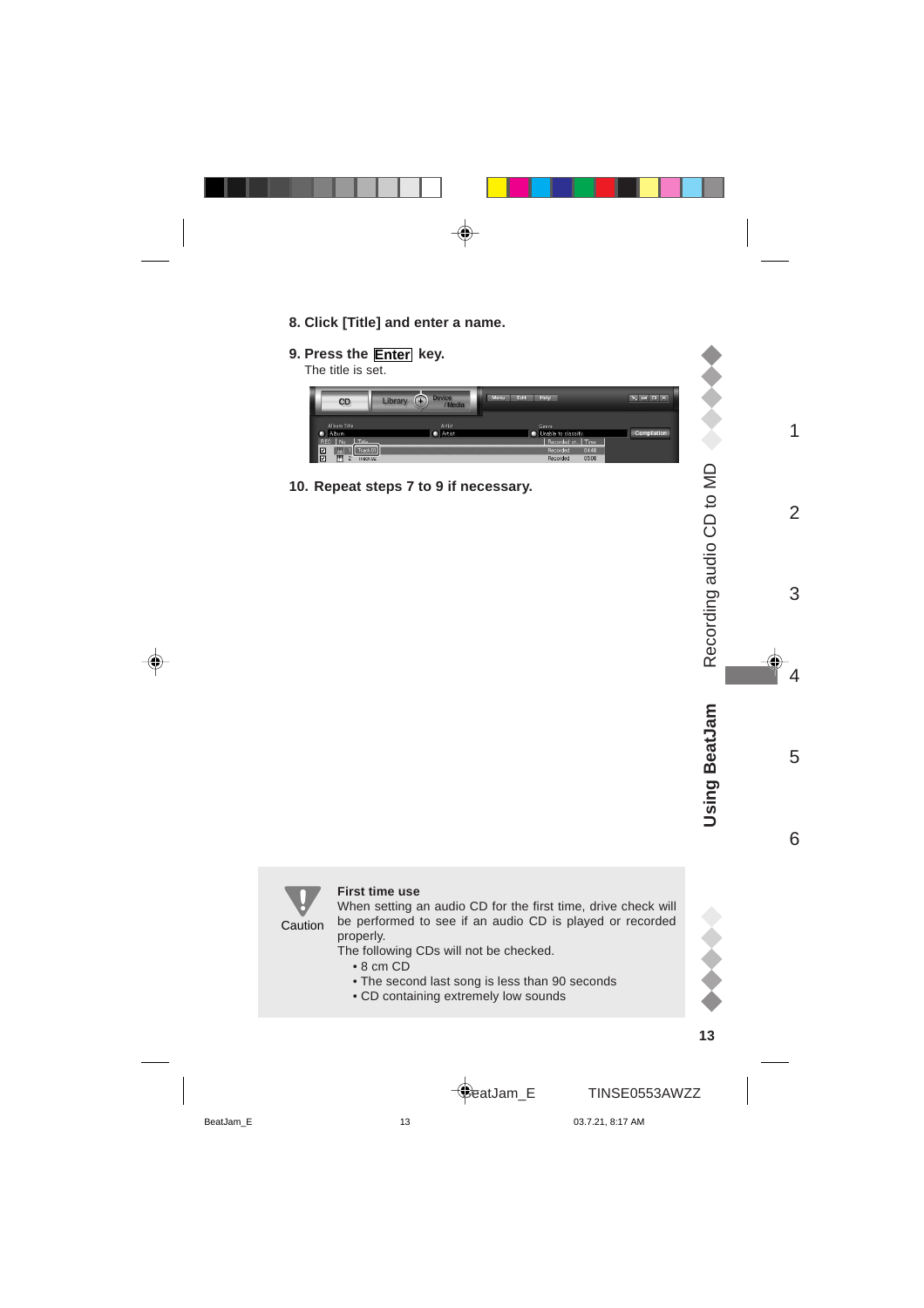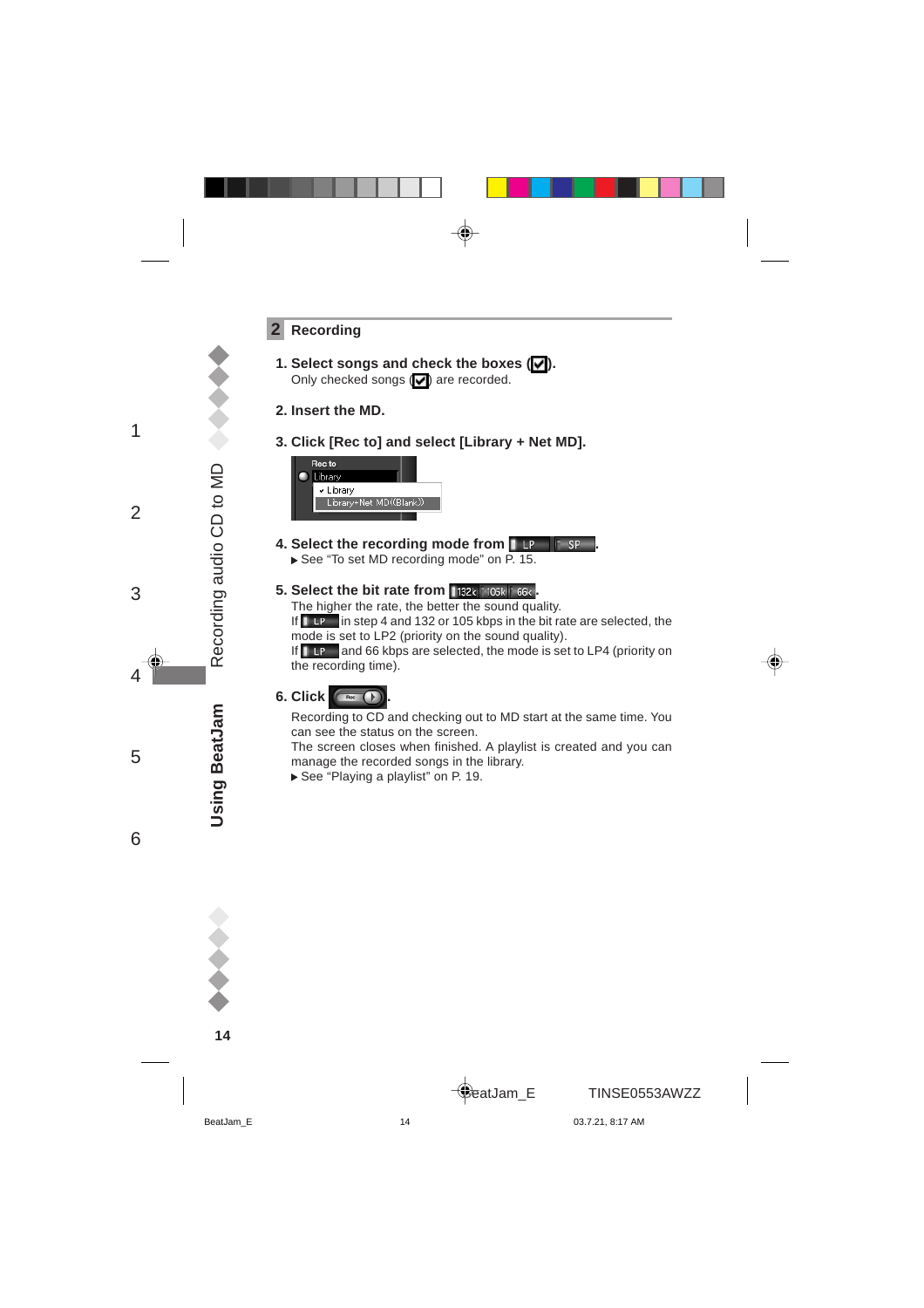

### **Free space**

**Caution** Check that the external device has enough free space before transferring data.

You cannot check out if the space is insufficient.



#### **Sound is heard from the connected device**

If an audio device is connected, the play sound may be heard from that device.

You can change the output to PC, except for songs recorded on Net MD compatible devices.



#### **To set MD recording mode**

You can select LP (stereo long time recording) or SP (stereo recording). LP mode has 2 types and is set depending on the bit rate (LP2 and LP4).

### **Recording mode**

**LP2**

For better sound quality. The recording time is twice as long as SP. You can play on MDLP compatible players.

**LP4**

For longer recording time. The recording time is 4 times of SP. You can play on MDLP compatible players.

#### **SP**

Standard stereo recording. You can use MDLP non-compatible players.







**BeatJam\_E** TINSE0553AWZZ

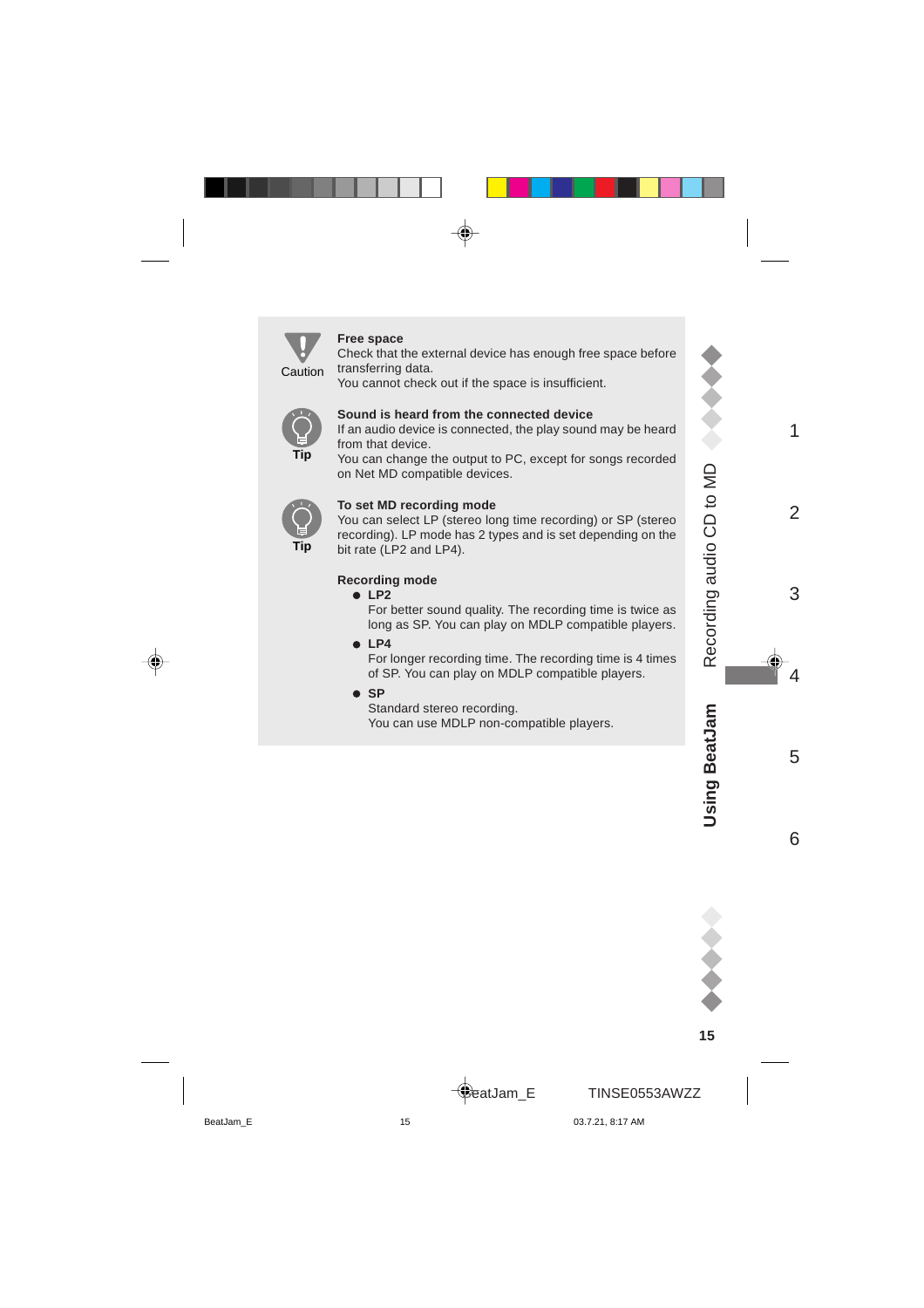### **Editing CD song order for recording to MD**

A playlist is created when recording audio CDs. You can make your own list in the desired order.

#### ◆ Audio CD

1

2

3

4

5

6

Select songs from audio CDs.

#### **1 Enter CD information**

▶ See "Entering information" on P. 12.

#### **2 Recording**

- 1. Select songs from the list and check boxes ( $\blacksquare$ ). Only checked songs  $(\vee)$  can be recorded.
- **2. Click [Rec to] and select [Library].**
- **3. Select the bit rate from 132k 105k 66k** The higher the rate, the better the sound quality.

#### **4. Click .**

You can see the status on the screen. Click Cancel to stop recording.

**5. Click example 9 when finished.** A playlist is created and the recorded songs are controlled in the library.

16

**16Using BeatJam** Editing CD song order for recording to MD

Using BeatJam

Editing CD song order for recording to MD

**BeatJam\_E** TINSE0553AWZZ

BeatJam\_E 16 16 03.7.21, 8:17 AM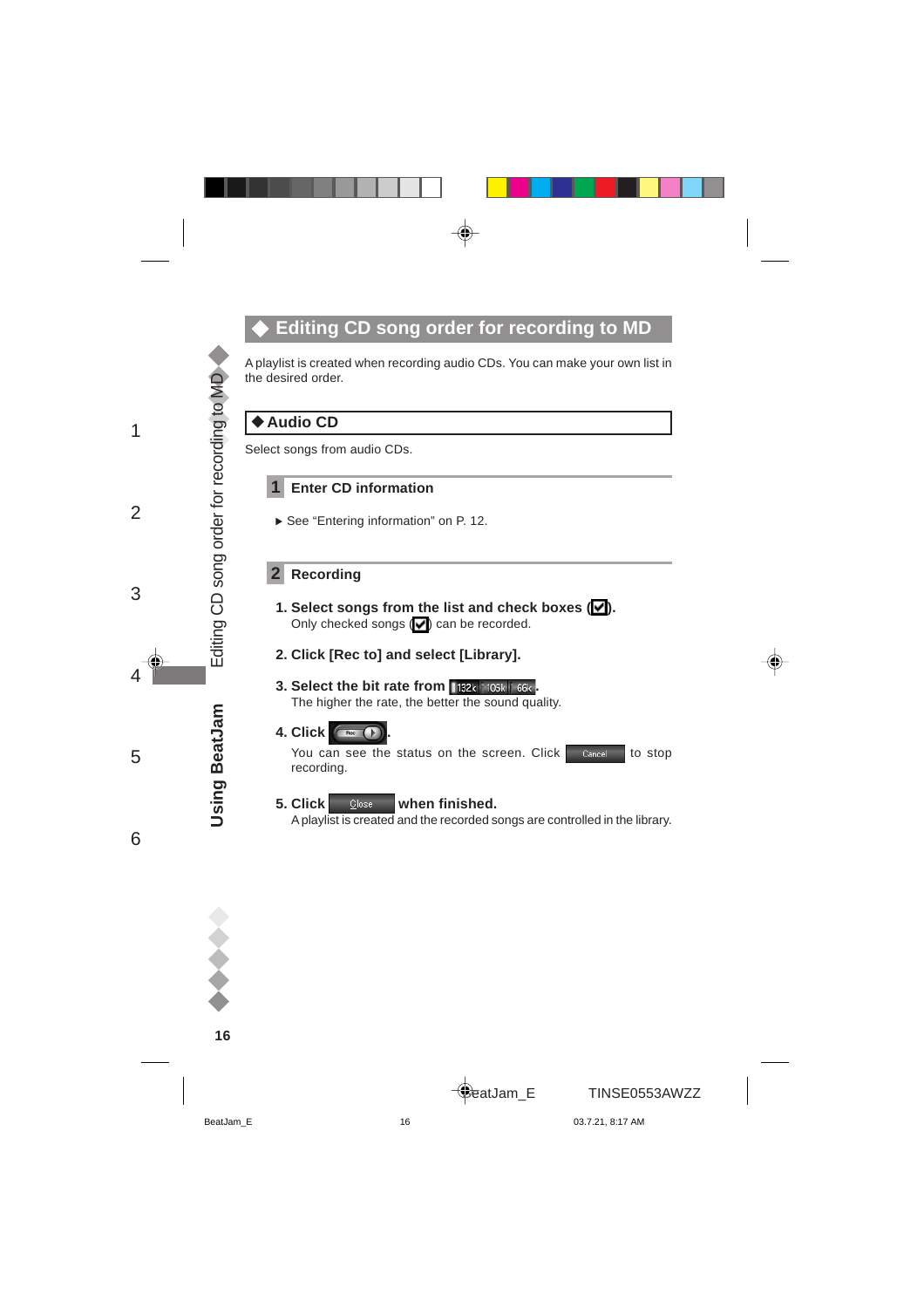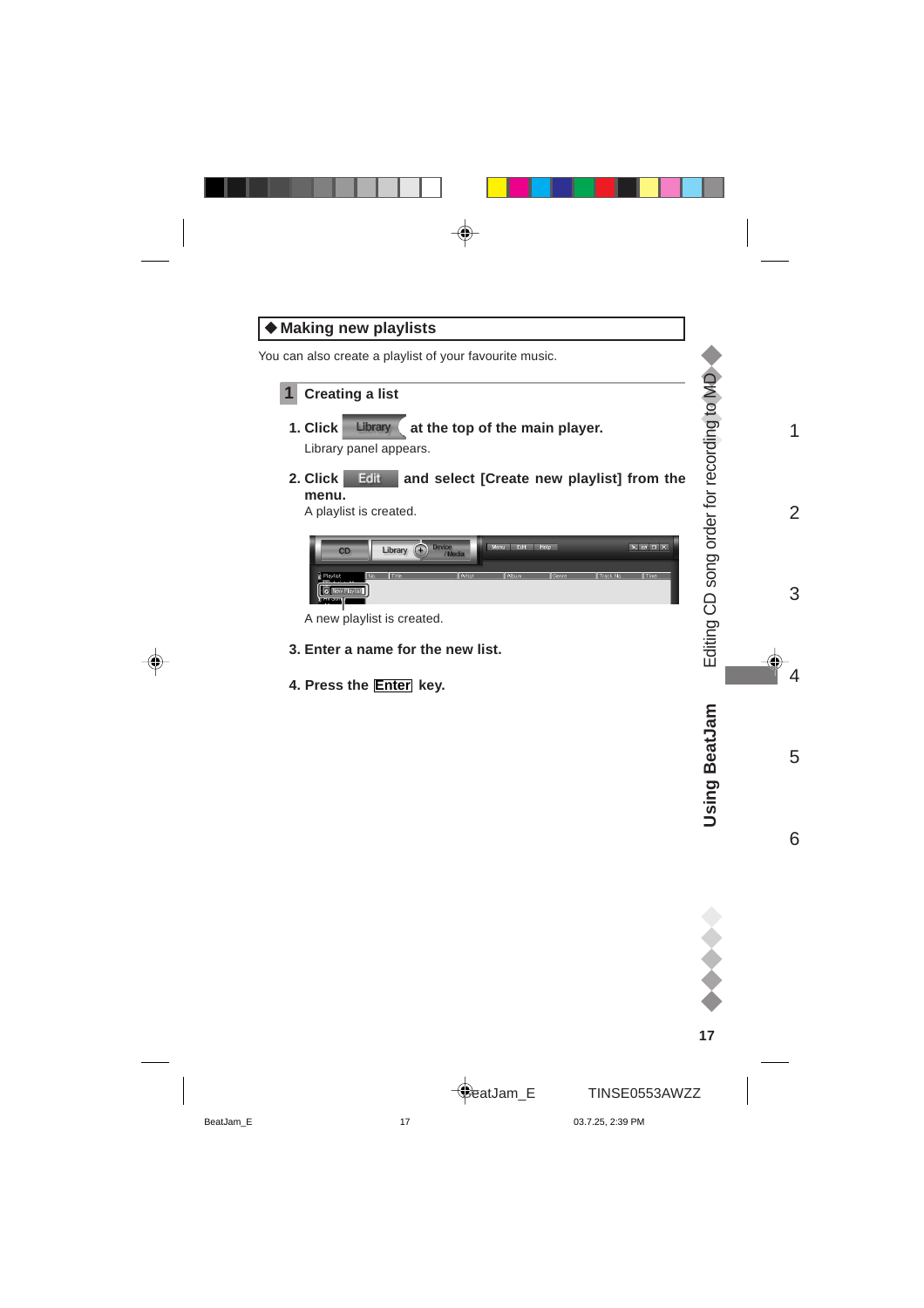

#### **2 Adding songs to a playlist**

**1. Select the group containing songs to add to the playlist from [All songs] to [Preferred search] in the category list.**

#### **2. Select the desired songs from the list.**

Whilst pressing the Ctrl key, click the song to select non-contiguous songs.

Whilst pressing the **Shift** key, click the song to select consecutive songs.

#### **3. Drag and drop the songs to the new list.**

Category list

|           | HD                      |                         |         | <b>Device</b><br>/ Media | Edit<br>Menu | Help              |               | $\Sigma$ $\Box$ $\Box$ |
|-----------|-------------------------|-------------------------|---------|--------------------------|--------------|-------------------|---------------|------------------------|
| lavlist   |                         | v                       | litle   | Artist                   | Album        | Genre             | Track No.     | Time                   |
|           | rtist-Album             |                         | Track01 | Artist                   | <b>Album</b> | Unable to class   |               | 04:48                  |
|           |                         | п                       | Track02 | Artist                   | Album        | Unable to class 2 |               | 05.08                  |
| All Sones |                         | ĸ                       | Track03 | Artist                   | <b>Album</b> | Unable to class 3 |               | 0530                   |
| Album     |                         |                         | Track04 | Artist                   | Album        | Unable to class   | $\mathcal{A}$ | 04:46                  |
| Artist    |                         | $\overline{\mathbf{a}}$ | Track05 | Artist                   | <b>Album</b> | Unable to class 5 |               | 04:36                  |
| Genre     | <b>Deployeed</b> agreed | 6                       | Track06 | Artist                   | Album        | Unable to class 6 |               | 04:45                  |

The songs are added to the playlist. Repeat steps 1 to 3 for other songs.

#### **3 Changing the order of the songs**

**1. Select the new playlist from the category list.**

#### **2. Drag and drop songs to change the order.**

| <b>CD</b>                          |         | Library | <b>Device</b><br>/ Media | Edit<br>Menu | Help            |                | $x = \pm x$ |
|------------------------------------|---------|---------|--------------------------|--------------|-----------------|----------------|-------------|
| <b>&amp;</b> Playlist              | No.     | Title   | Artist                   | <b>Album</b> | Genre           | Track No.      | Time        |
| Ξ<br>Artist-Album                  | 心       | Track01 | Artist                   | Album        | Unable to class |                | 04:48       |
| New Playlist<br><b>N</b> All Sones | 2       | Track02 | Artist                   | Album        | Unable to class | $\overline{2}$ | 0508        |
| Abum                               | ۱m<br>з | Track03 | Artist                   | Album        | Unable to class | 3              | 05:30       |
| Artist<br><b>EA</b>                | U<br>л  | Track05 | Artist                   | Album        | Unable to class | 5              | 04:36       |

Songs are played in numeric order.

**ISING** BeatID Society Construction CO society Construction Construction CDM and CONSTRUCT CONSTRUCTION OF RECORDING TO MOVE TO MANAGEMENT CONSTRUCTION OF RECORDING TO MANAGEMENT CONSTRUCTION OF RECORDING TO MANAGEMENT CO 18

1

2

Editing CD song order for recording to MD

Using BeatJam

3

4

5

6

**BeatJam\_E** TINSE0553AWZZ

BeatJam\_E 18 18 03.7.21, 8:17 AM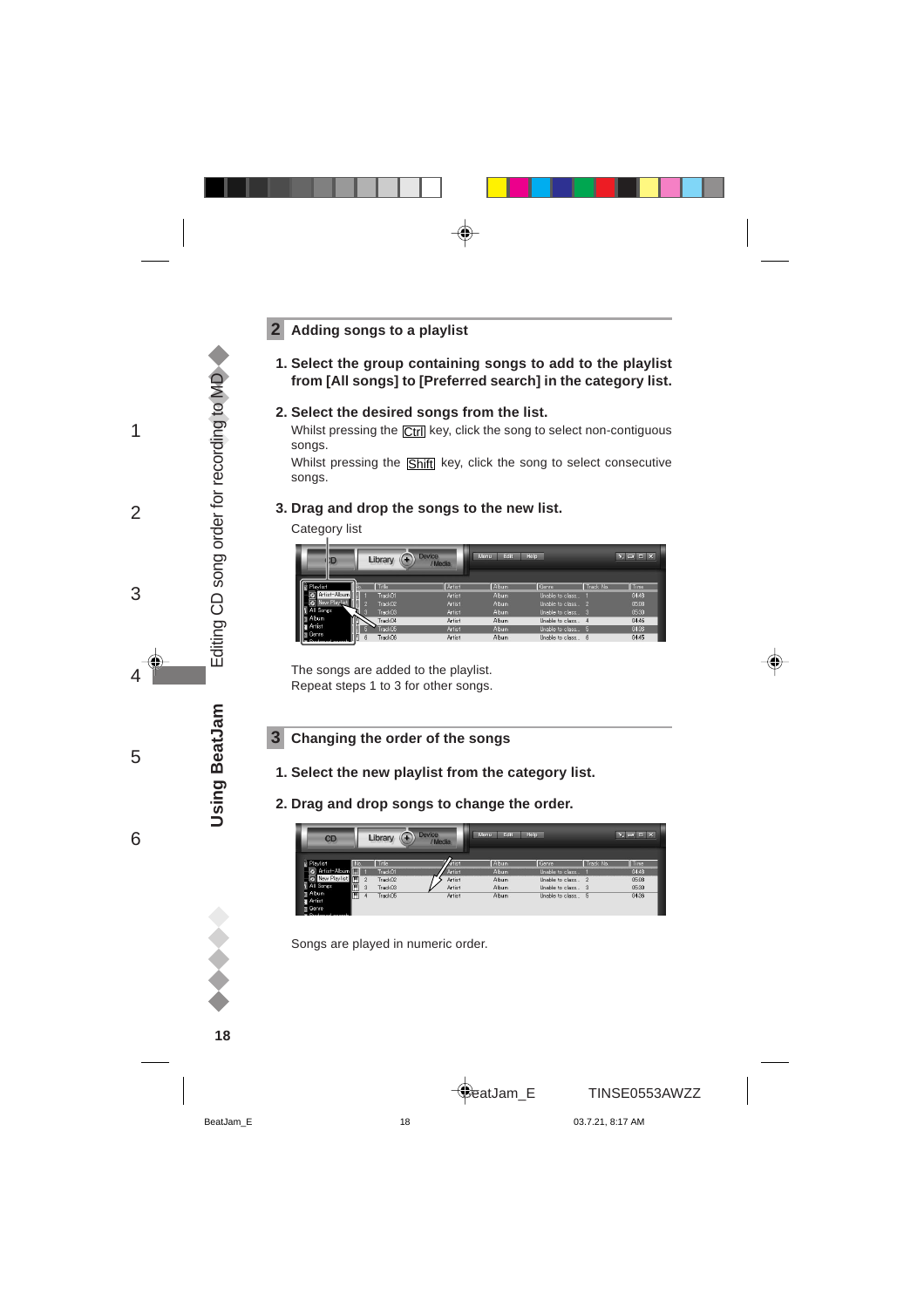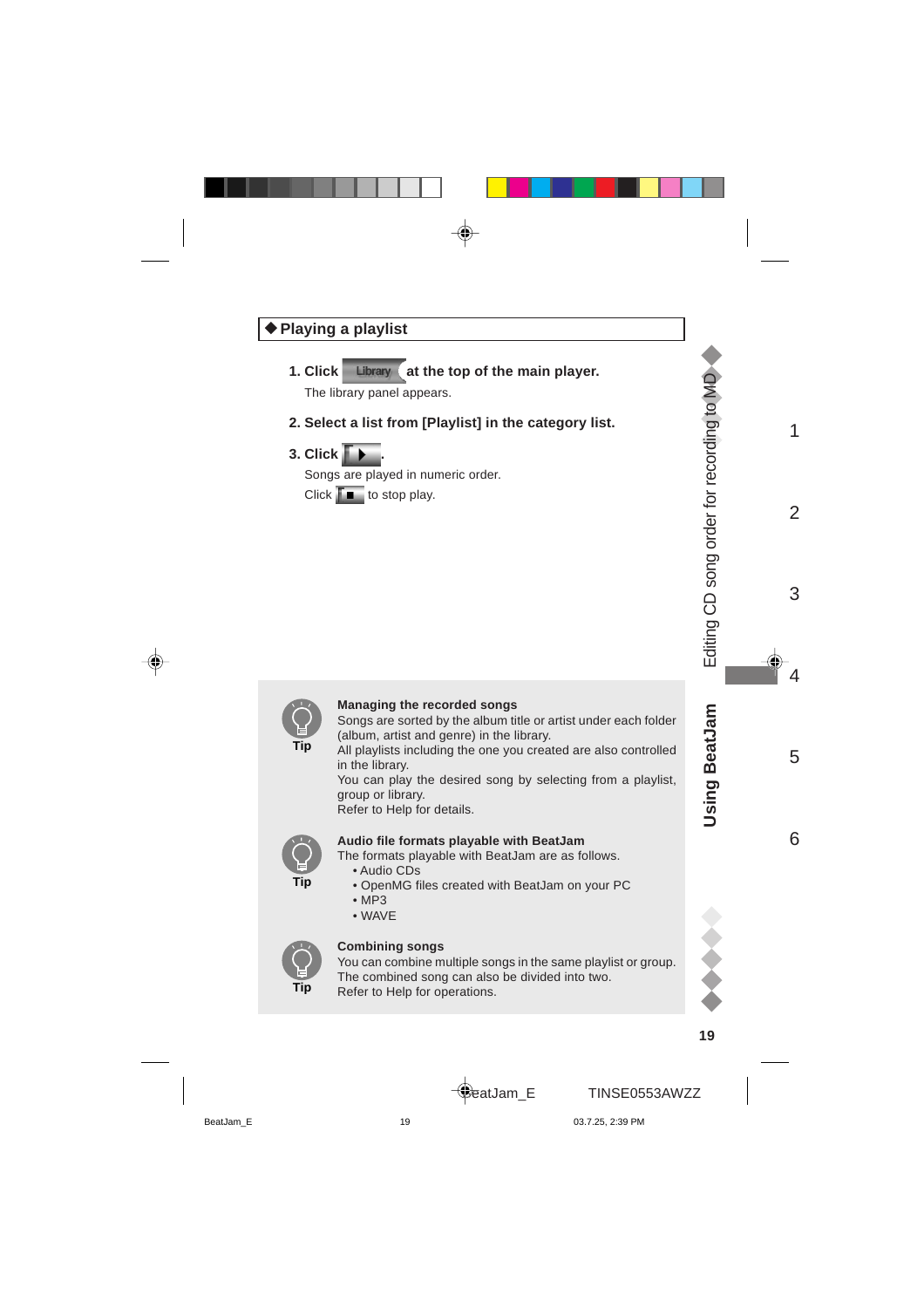#### **Transferring/checking out songs to external devices or media**

Check out is to transfer songs to OpenMG compatible players. You can check out recorded songs with BeatJam up to 3 times.

#### **1 Connect the external device to your PC**

Refer to the manual of the device for details.

#### **2 Transfer music files to the external device (check out)**

- **1. Start BeatJam.**
	- ▶ See "Launch BeatJam" on P. 11.

#### 2. Click the  $\left( + \right)$  at the top of the main player.

- The check in/check out panel appears.
- Category list Song list in the library



**3. Select the playlist containing the desired songs.**

**4. Select the songs in the library.**

Whilst pressing the  $\overline{Ctrl}$  key, click the song to select non-contiguous songs. Whilst pressing the **Shift** key, click the song to select consecutive songs.

**5. When checking out to Net MD compatible devices, click**  $\blacksquare$  in [Recording Mode] to select the MD recording mode. ► See "To set MD recording mode" on P. 15.

**20Using BeatIS BeatHaman BeatJame BeatHam BeatHam BeatHame CONDET Some CONDET Some CONDET Some CONDET Some CONDET**  $20$ 

1

2

Editing CD song order for recording to MD

**Using BeatJam** 

3

4

5

6



**BeatJam\_E** TINSE0553AWZZ

BeatJam\_E 20 20 03.7.21, 8:17 AM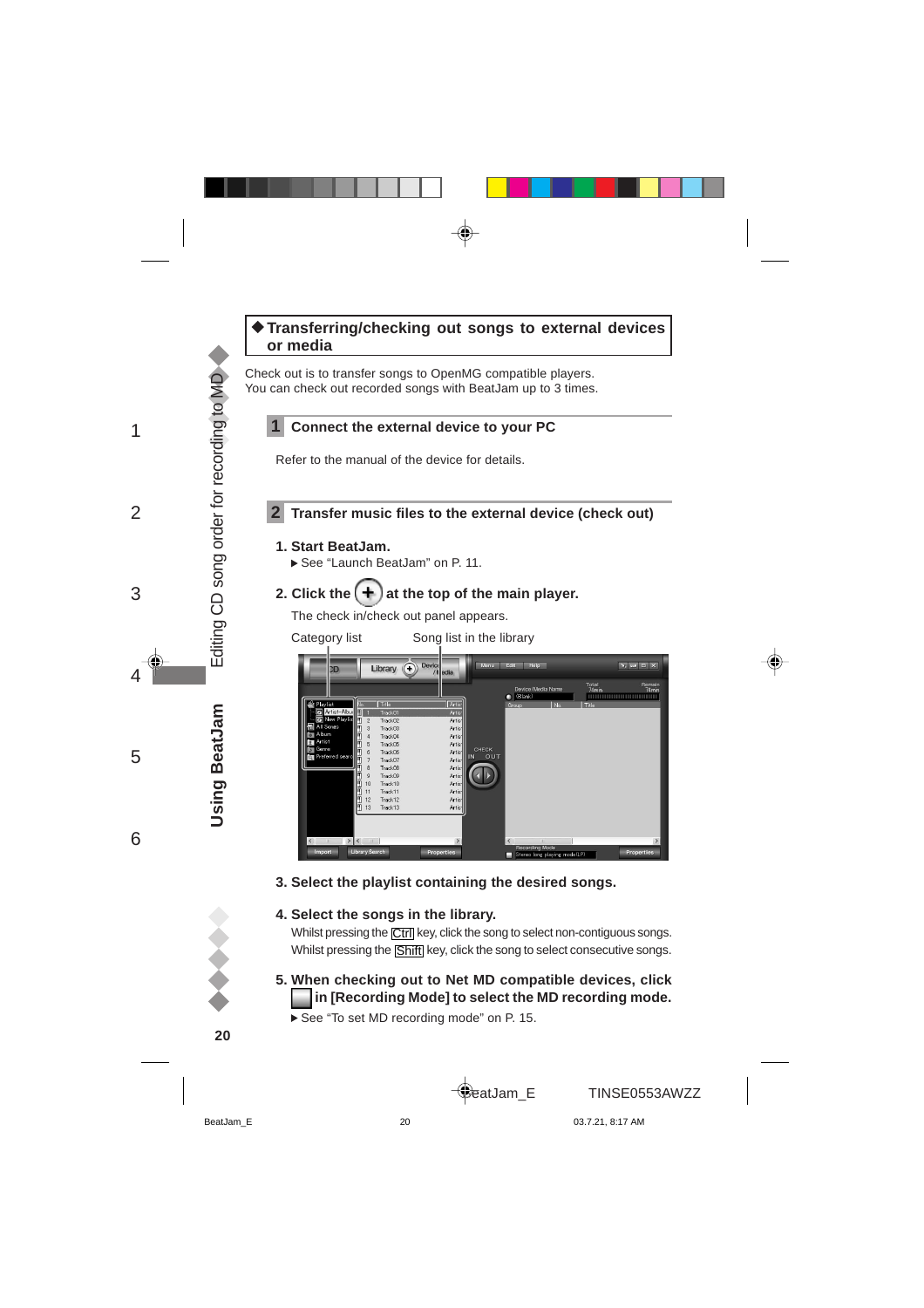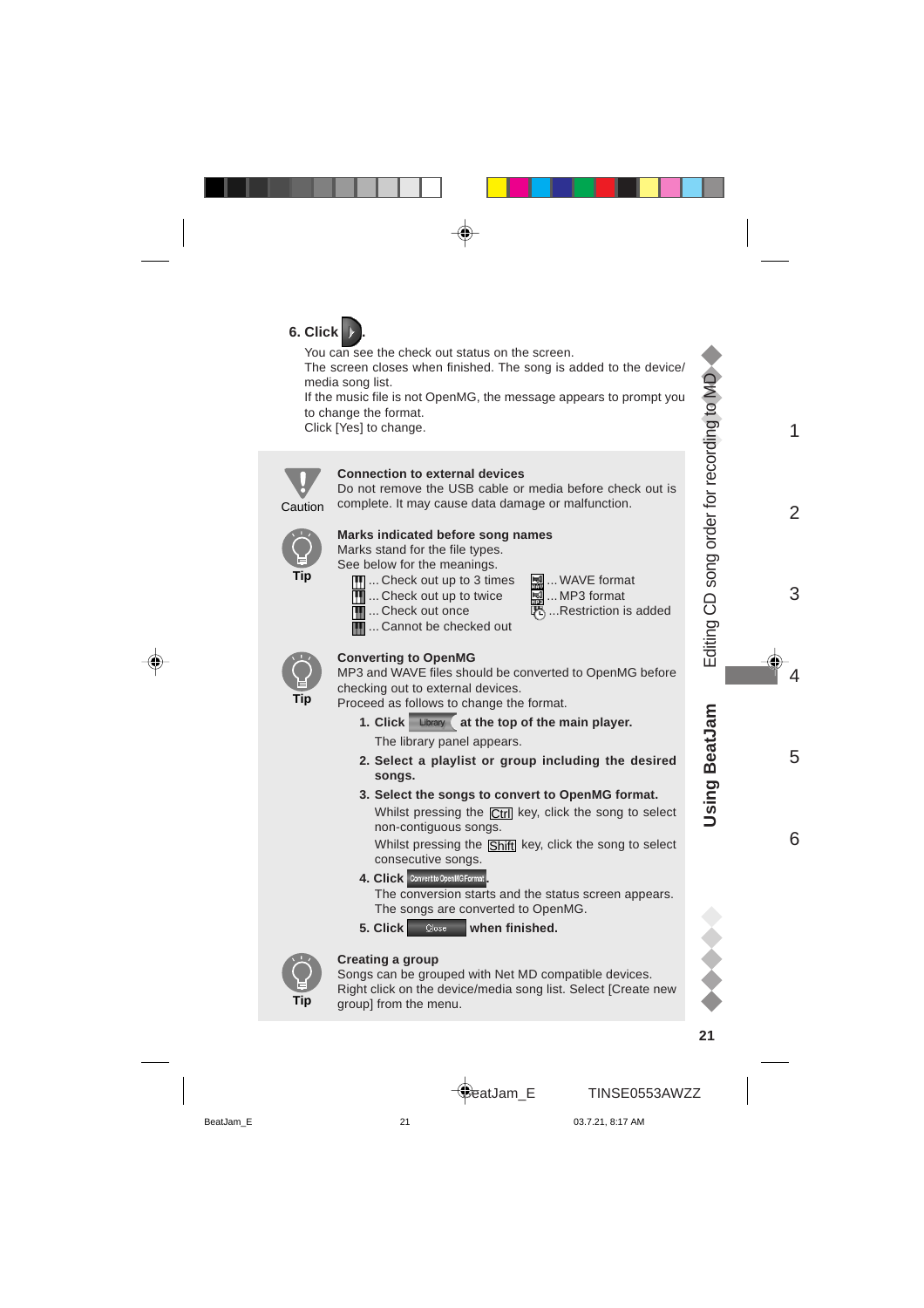### **Returning/checking in songs to your PC**

Check in means to return the songs from external devices to the PC. You can check in songs only to the source PC.

#### **1 Connect the external device to your PC**

Refer to the manual of the device for details.

#### **2 Return a music file to your PC**

- **1. Start BeatJam.**
- ▶ See "Launch BeatJam" on P. 11.

#### 2. Click  $(+)$  at the top of the main player.

The check in/check out panel appears.

Song list for device/media



#### **3. Select the desired songs from the song list.**

Whilst pressing the Ctrl key, click the song to select non-contiguous songs.

Whilst pressing the **Shift** key, click the song to select consecutive songs.

### **4. Click .**

Check in starts and the status screen appears. The screen closes when finished. The song is returned to the library song list.

#### **Connection to external devices**

**Caution** Do not remove the USB cable or media before check in is complete. It may cause data damage or malfunction.

**22Using BeatJam** Returning/checking in songs to your PC  $22$ 

1

2

Returning/checking in songs to your PC

**Using BeatJam** 

3

4

5

6



**BeatJam\_E** TINSE0553AWZZ

BeatJam\_E 22 03.7.21, 8:17 AM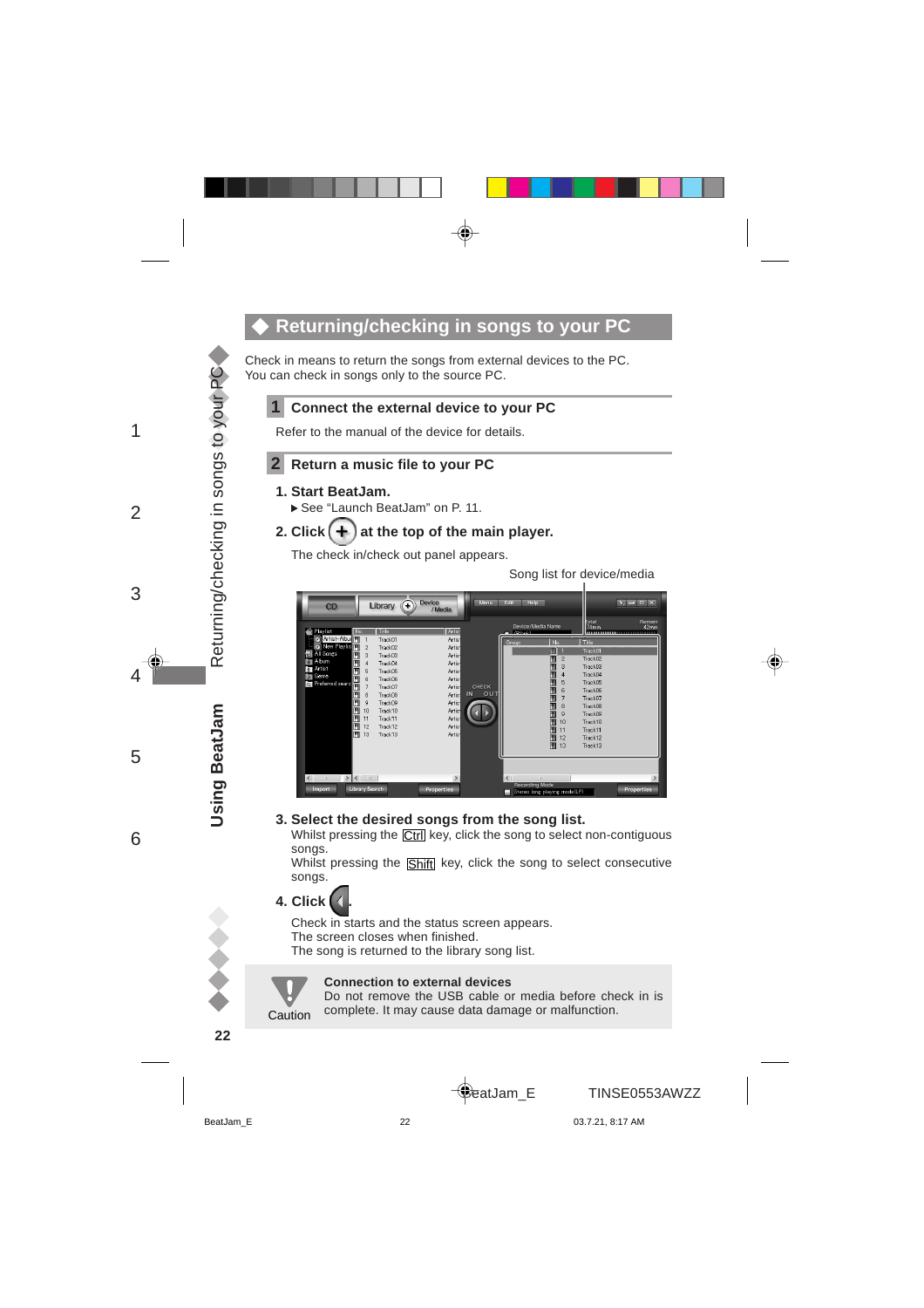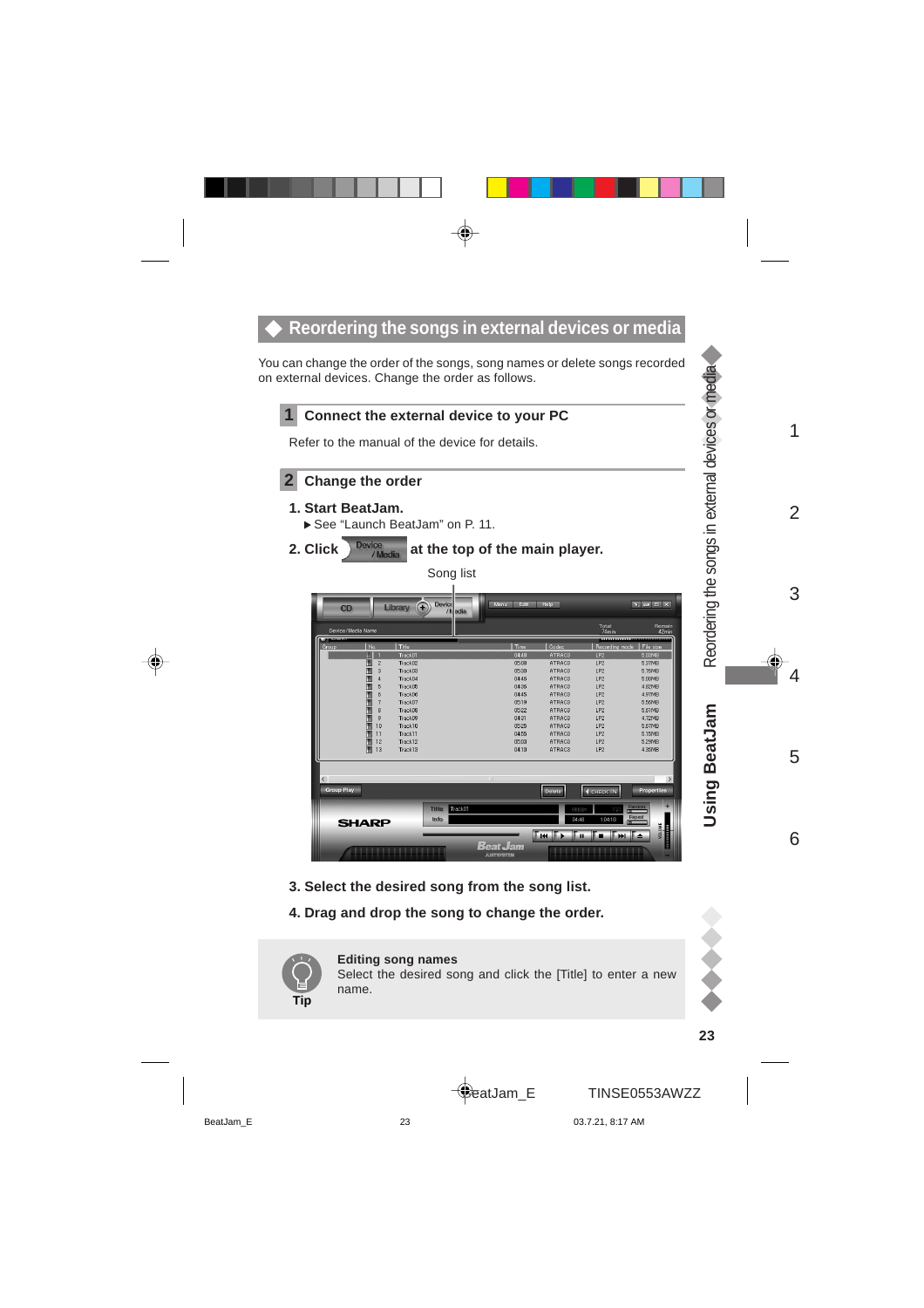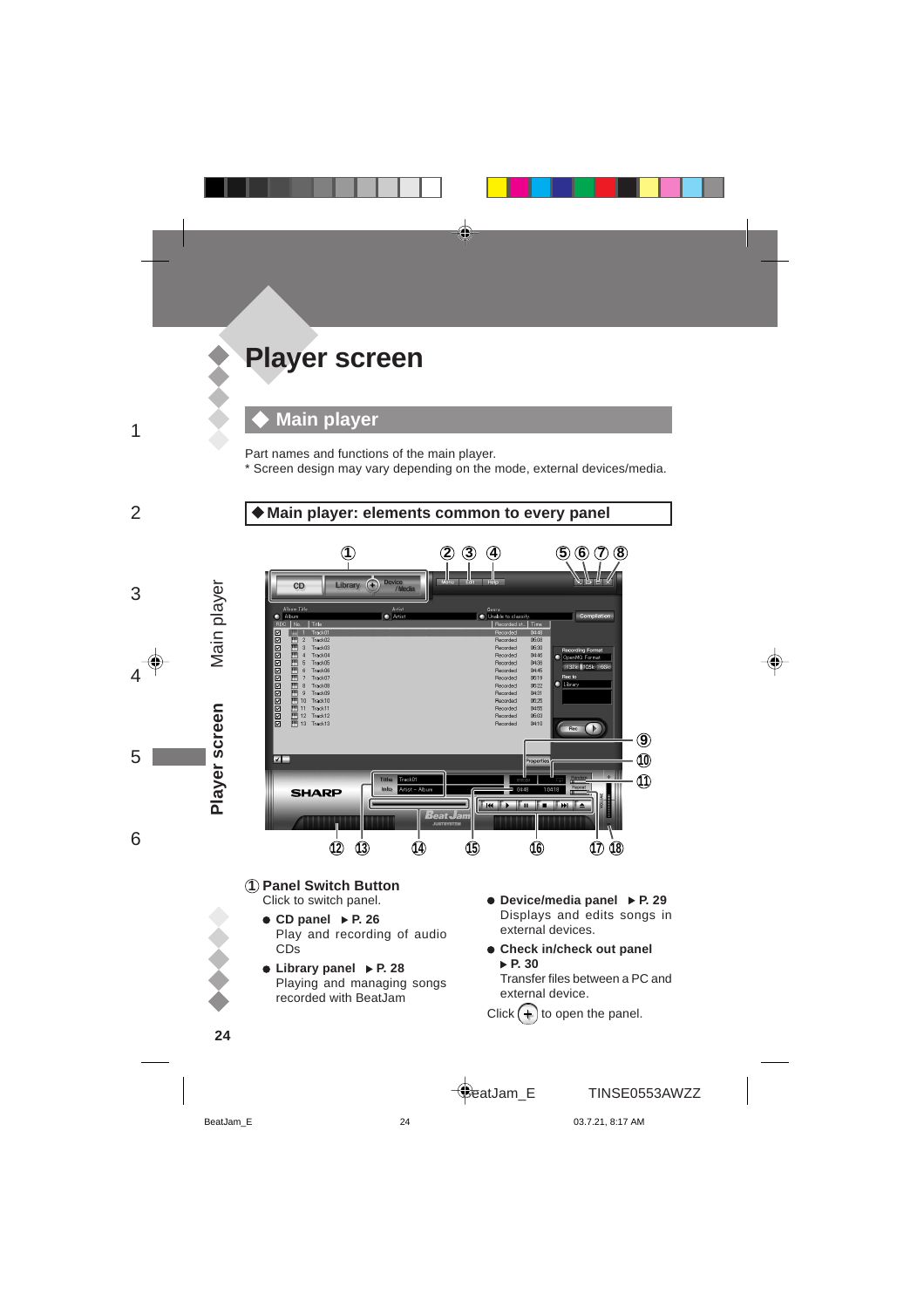

- **3 Edit Menu Button** Shows the edit menu for currently displayed panel.
- **4 Help Button** BeatJam Help appears.

**5 Tray Button** Put BeatJam in the task tray. Double click  $\frac{1}{2}$  in the task tray to open the player.

**6 Mini Player Button** Switch to the mini player.

**7 Maximise Button** The main player appears in full screen. Click again to return to original size.

**8 Exit Button** Closes BeatJam.

- **9 Random Indicator** Shows songs are played in random order.
- **<sup>10</sup> Repeat Indicator** Indicates songs are repeated.

 $SINGLE \square \rightarrow$  $\bullet$ Repeats the song currently played.

**RLL C**  $\bullet$ All songs in the playlist are repeated.

**<sup>11</sup> Random Button** Sets random play. See [Random Indicator].

**<sup>12</sup> Spectrum Analyser**

Shows levels of left and right channels in different frequency bands in stereo.

#### **<sup>13</sup> Title/Info**

Song, artist and album names are displayed for the songs selected or currently played.

#### **<sup>14</sup> Play Slider**

Indicates the portion currently played. Specify the play position by dragging the knob or clicking on the slider.

#### **<sup>15</sup> Time Display**

Shows playing time of the selected or currently played song and the total playing time of songs in a group, on a CD or external device.

#### **<sup>16</sup> Operation Buttons**

Play, pause, stop, return to the previous song and skip to the next.

#### **<sup>17</sup> Repeat Button**

Sets repeat play. See [Repeat Indicator].

**<sup>18</sup> Volume Buttons and Indicator** Shows volume level. Click + or button to adjust.

**To switch from the mini player to the main player** Click MAIN on the mini player.

**Tip**

BeatJam\_E TINSE0553AWZZ



Beat Jam\_E 25 2:40 PM





3

1

4

**25Player screen** Main player

25

layer ᄒ

screen

player  $\subseteq$ Mai

5

6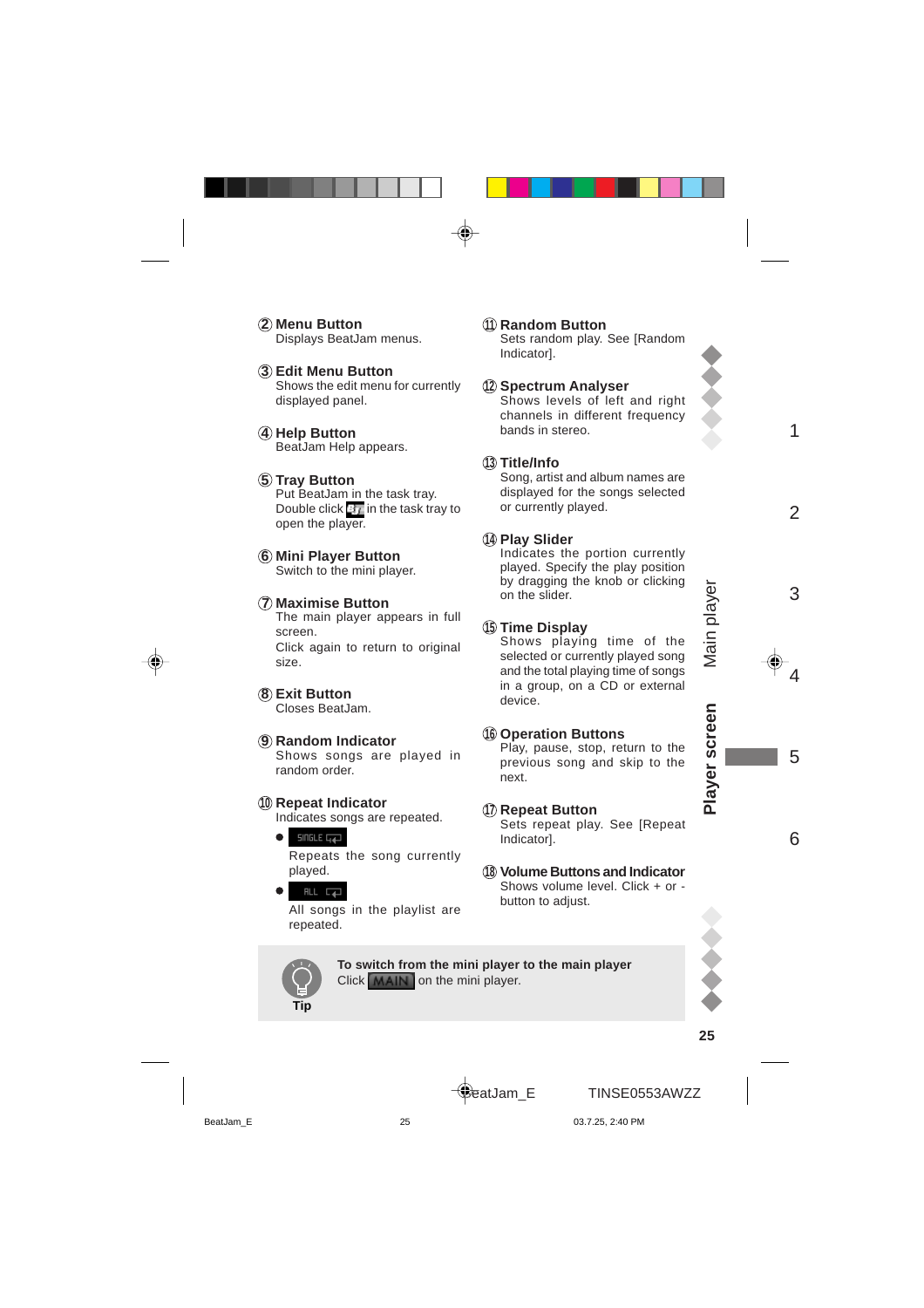



**1 Audio CD (album) information** Album/artist names and genre are displayed.

Click on each information to edit.

#### **2 Compilation**

1

2

3

4

5

Player screen

6

You can set the artist name or genre for each song. Use this to edit CDs containing songs by multiple artists or genres.

#### **3 Recording Format**

The recording format is displayed. You can change the bit rate using the song bit rate button.

#### **4 Song Bit Rate Button**

Select the bit rate to compress audio data.

#### **5 Rec to**

Recording destination is displayed such as [Library], [Library + Net MD]. Click to select the destination.

#### **6 MD Recording Mode Button P. 15**

Switch the mode to transfer songs to an MD. Appears if [Library + Net MD] is selected for [Rec to]. Choose LP for MDLP compatible MD players and SP for noncompatibles.

#### **7 Recording Button**

Recording starts by clicking and status screen appears.

#### **8 Select/Cancel Buttons**

You can select all songs for the recording or uncheck songs.

**BeatJam\_E** TINSE0553AWZZ

26

BeatJam\_E 26 26 03.7.25, 2:41 PM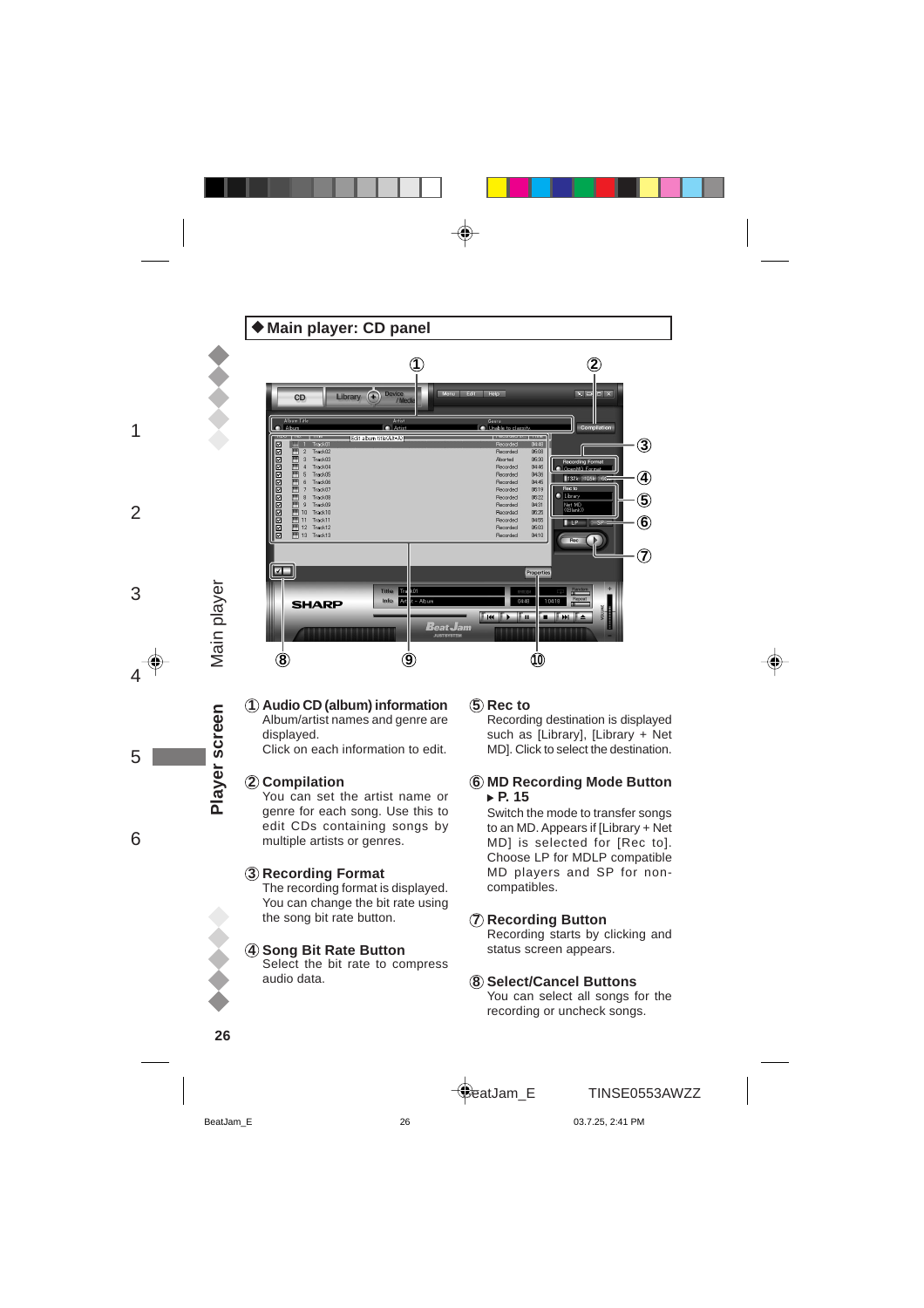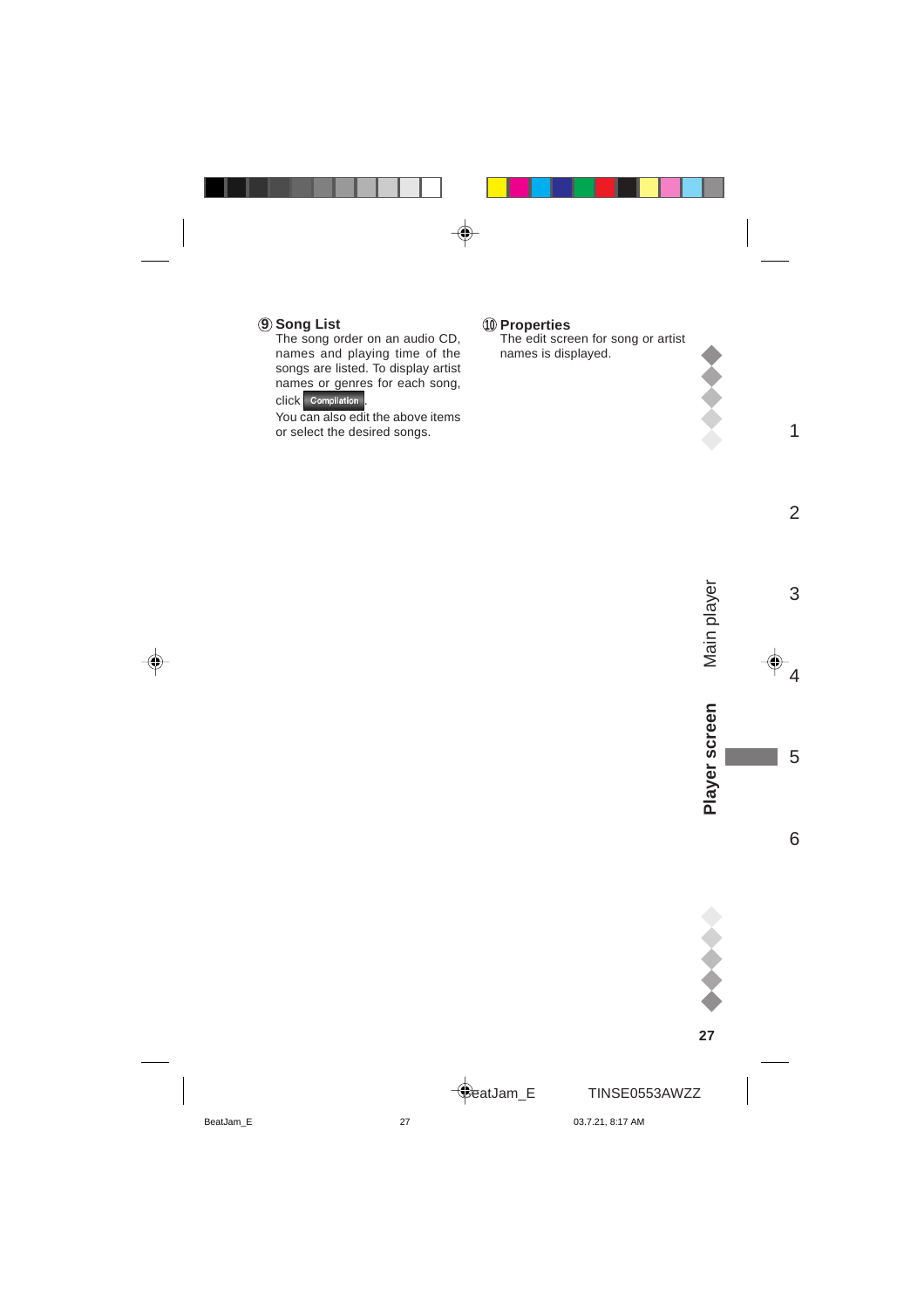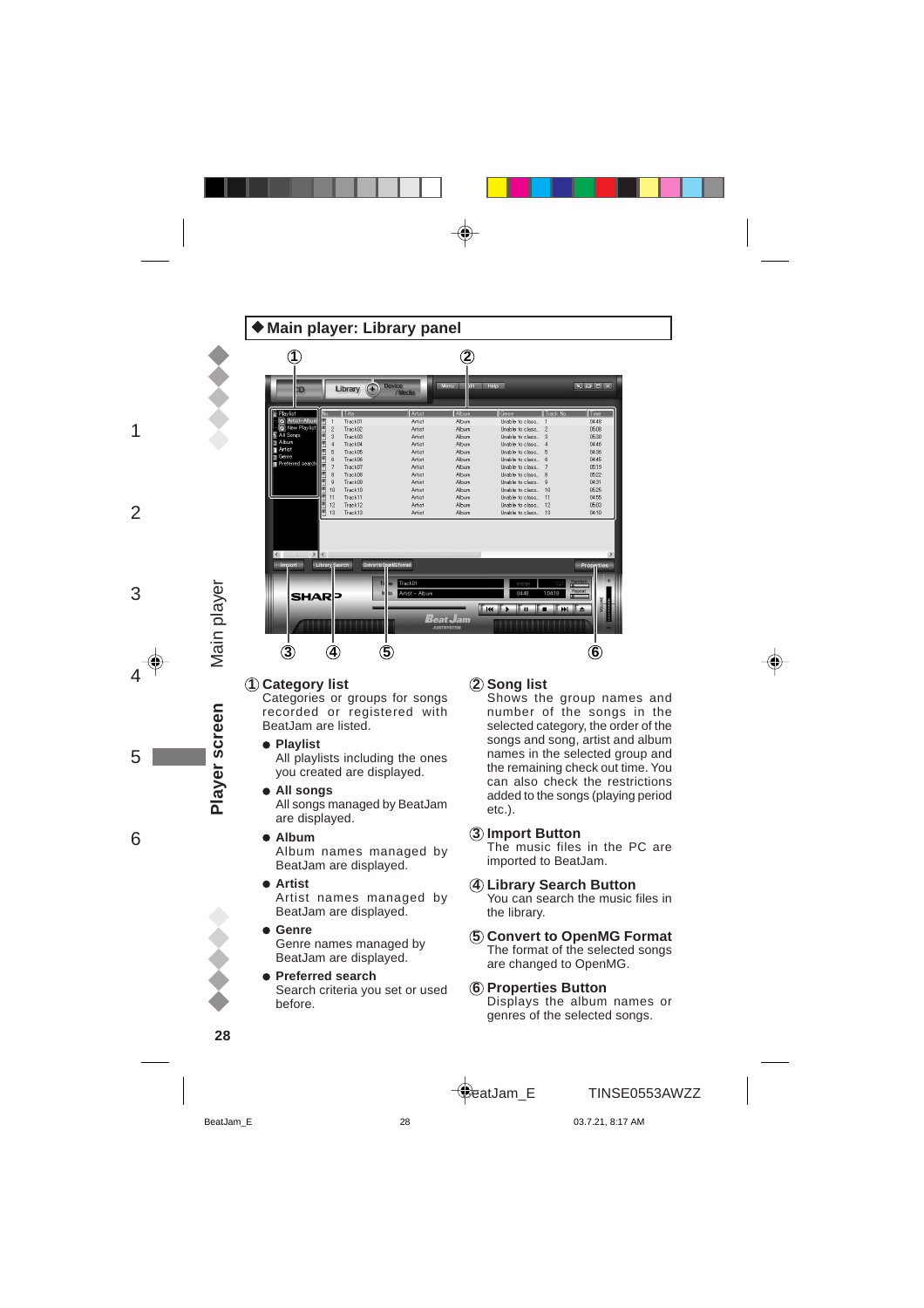

BeatJam\_E 29 29 03.7.28, 5:44 PM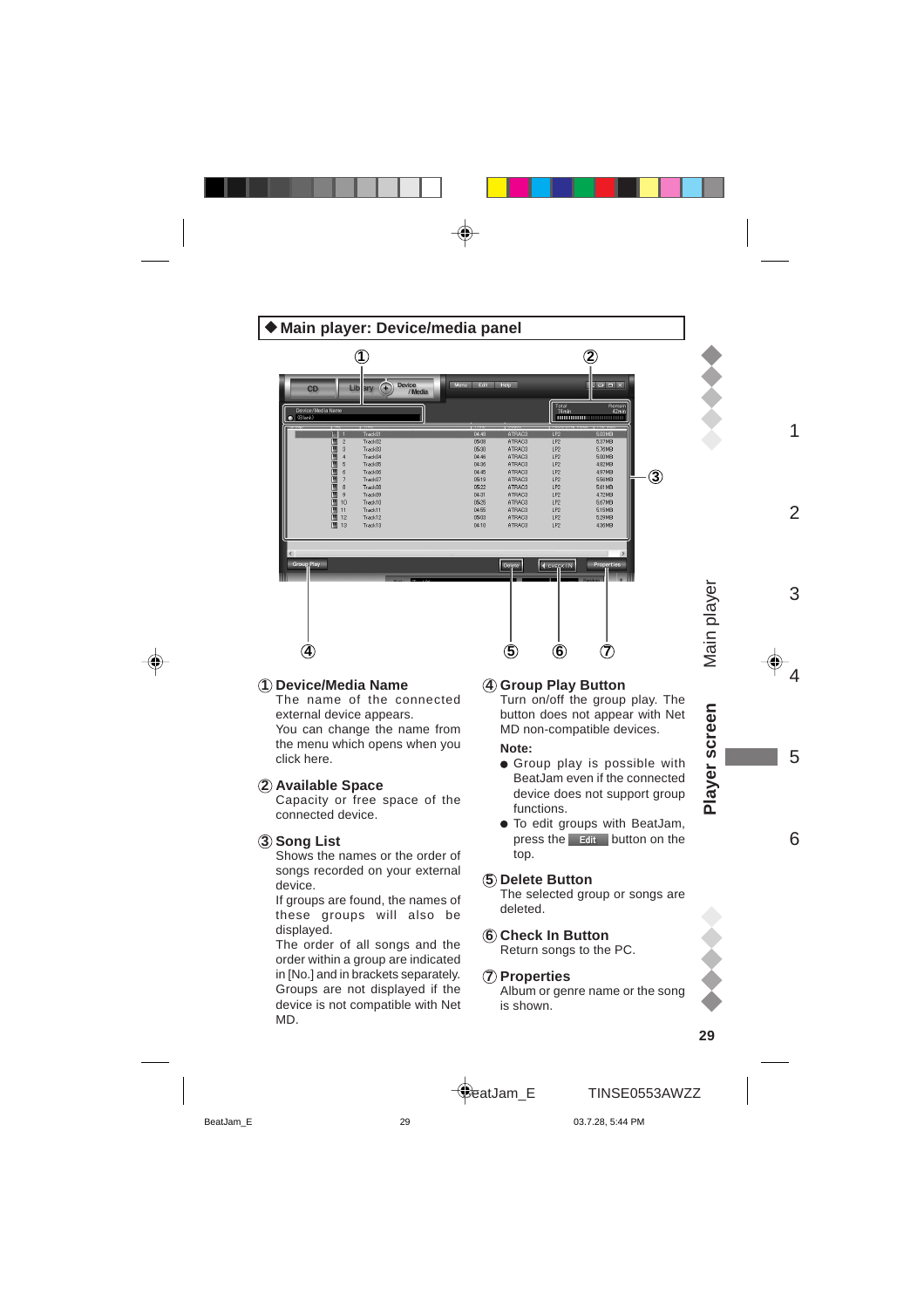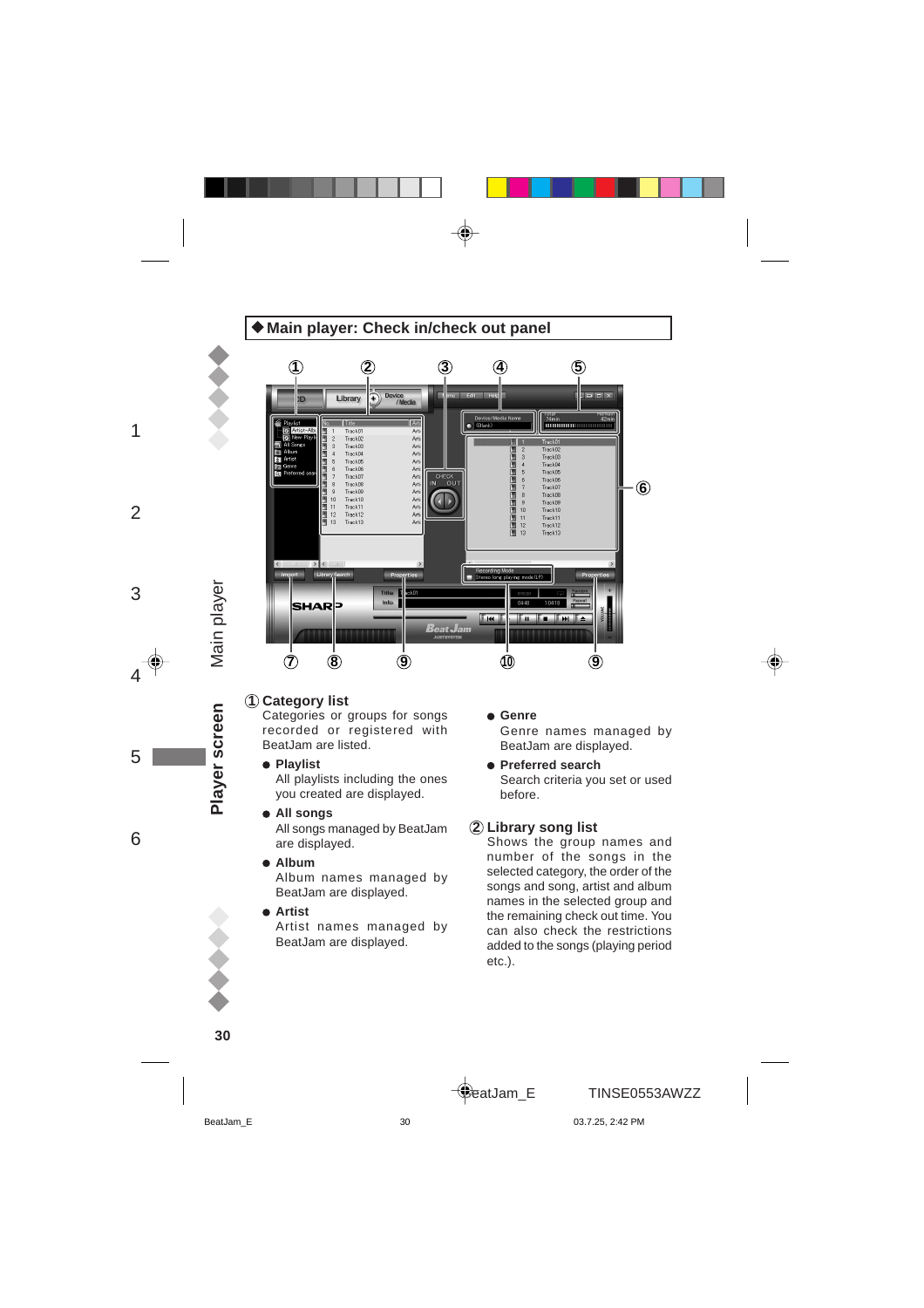#### **3 Check in/check out Buttons** Songs managed by BeatJam can be transferred to external devices or returned to PC.

**4 Device/Media Name**

The name of the connected external device appears. You can change the name from the menu which opens when you click here.

#### **5 Available space**

Free space of the connected device.

#### **6 Device/Media song list**

Shows the names or the order of songs recorded on your external device.

If groups are found, the names of these groups will also be displayed.

The order of all songs and the order within a group are indicated in [No.] and in brackets separately. Groups are not displayed if the device is not compatible with Net MD.

#### **7 Import Button** The music files in the PC are

imported to BeatJam.

**8 Library Search Button** You can search the music files in the library.

#### **9 Properties Button**

Displays the album name or genre of the song selected in the song list or the external device.

#### **<sup>10</sup> MD Recording Mode Button P. 15**

Click the button on the left to switch the mode. Appears only when connected with Net MD compatible devices.



Main player

Player screen

6



BeatJam\_E 31 31 03.7.25, 2:43 PM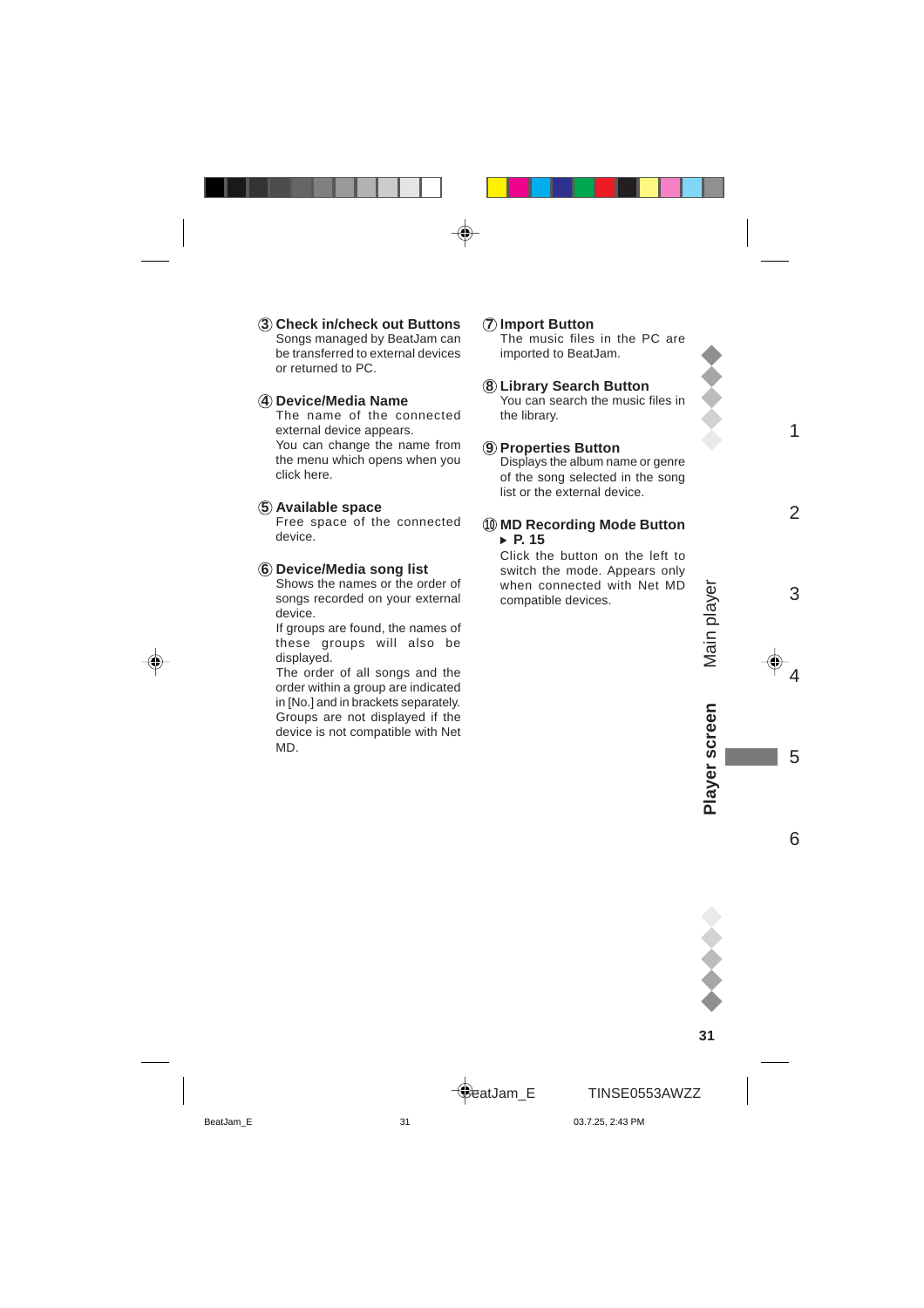### **Mini player**

Parts names and functions of the mini player are described. \* The design varies according to the Skin. "charge navy blue" (default) is used in this description. **1 2 3 5 6 7 4**

ะ⊬∖เฉ Title NOT = An  $000:00:01$ c ве∤ ∎∣∎ | во **8 9 <sup>10</sup> <sup>11</sup> <sup>12</sup> <sup>13</sup> <sup>14</sup>**

## **1 Title**

1

2

3

4

5

6

Shows the title and artist name of the song.

#### **2 Random Indicator**

Shows songs are played in random order.

#### **3 Repeat Indicator** Indicates repeat play.

Click to change the mode.

#### $\bullet$ Ŧ

Repeats the song currently played.

#### $\bullet$ ŀ

**Tip**

All songs in a playlist are repeated.

### **4 Operation Buttons**

Play, pause, stop, return to the previous song and skip to the next.

#### **5 Spectrum Analiser** Shows levels of left and right channels in different frequency bands in stereo.

**6 Volume Buttons and Indicator** Shows volume level. Click + or – button to adjust.

#### **7 Exit Button** Closes BeatJam.

#### **8 No./Time display**

Shows the order of the songs, elapsed and remaining times. Click the elapsed/remaining time to switch the display.

#### **9 Play Slider**

Indicates the portion currently played. Specify the play position by dragging the knob or clicking on the slider.

#### **<sup>10</sup> Select Indicator**

Shows play item such as [CD], [LIB] or [DM]. Click to switch the item.

#### **<sup>11</sup> Menu Button** Displays BeatJam menus.

**<sup>12</sup> Select Button**

#### Select a song or group from the play item in [Select Indicator].

**<sup>13</sup> Main Button** Switches to the main player.

**<sup>14</sup> Skin Button** Opens the skin list to select the mini player design (skin).

**To switch from the main player to the mini player** Click  $\boxed{\dots}$  on the main player.

**32**<br>**32**<br>**Blayer Screening Screen**<br>**32**  $32$ 

Mini player

Player screen



BeatJam\_E TINSE0553AWZZ

BeatJam\_E 32 32 03.7.21, 8:17 AM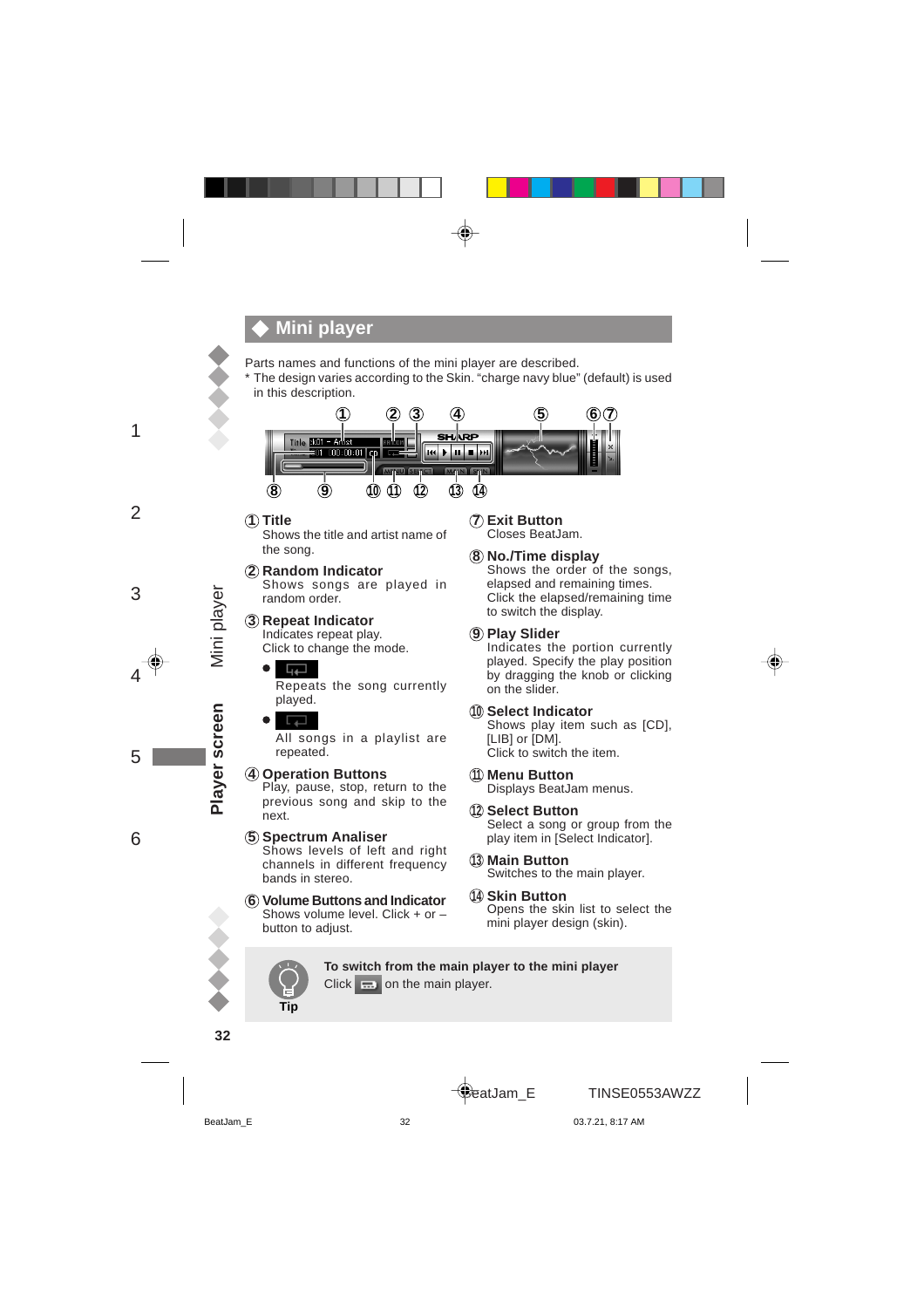

This section describes the terms related to BeatJam. Refer to the glossary in Help for the ones not listed below.

¢

#### **ATRAC3**

Audio compression technology developed by Sony Corporation that satisfies both the high sound quality and high compression rates. The compression rate is about 10 times higher than that of the audio CDs, allowing users to reduce file sizes.

#### **Net MD P. 14**

This is an interface standard for connecting MD devices to a PC via USB. Net MD employs copyright protection technologies which enable high speed transfer of encrypted data.

#### OpenMG  $\triangleright$  P. 6

This is a copyright protection technology used to create or play music files on PCs.

Using BeatJam, a software compliant with OpenMG, music data is encrypted before storing to a PC and can be played on that PC. OpenMG also prevents unauthorized distribution of data via the Internet.

#### **SDMI**

This is a forum consisting of music, computer and other related companies or organizations. The aim is to develop the integrated copyright protection technology for digital music. OpenMG is compliant with SDMI standard.

#### **Check In/Check Out P. 6, 20, 22, 31**

"Check Out" is to transfer music files managed by OpenMG compatible software to an external devices/media. Returning the music files to the PC is called "Check In". BeatJam allows you to check out

a music file recorded from an audio CD three times.

Checked out copies cannot be checked in to other PCs.

#### **Playlist ▶ P. 17, 19**

A list of music files. All the songs are played in the order you arranged them.

BeatJam creates a playlist when you record music files from CD.

#### Library **▶ P. 16, 28**

Music files recorded from audio CDs are stored in the Library. Files in a PC can also be moved to the Library. Stored music files are categorised into 4 types (All songs, Album, Artist and Genre). It is very useful to search the desired song.

33

**33** 

lossary



BeatJam\_E TINSE0553AWZZ

BeatJam\_E 33 33 03.7.25, 2:43 PM



2

1

3



5

6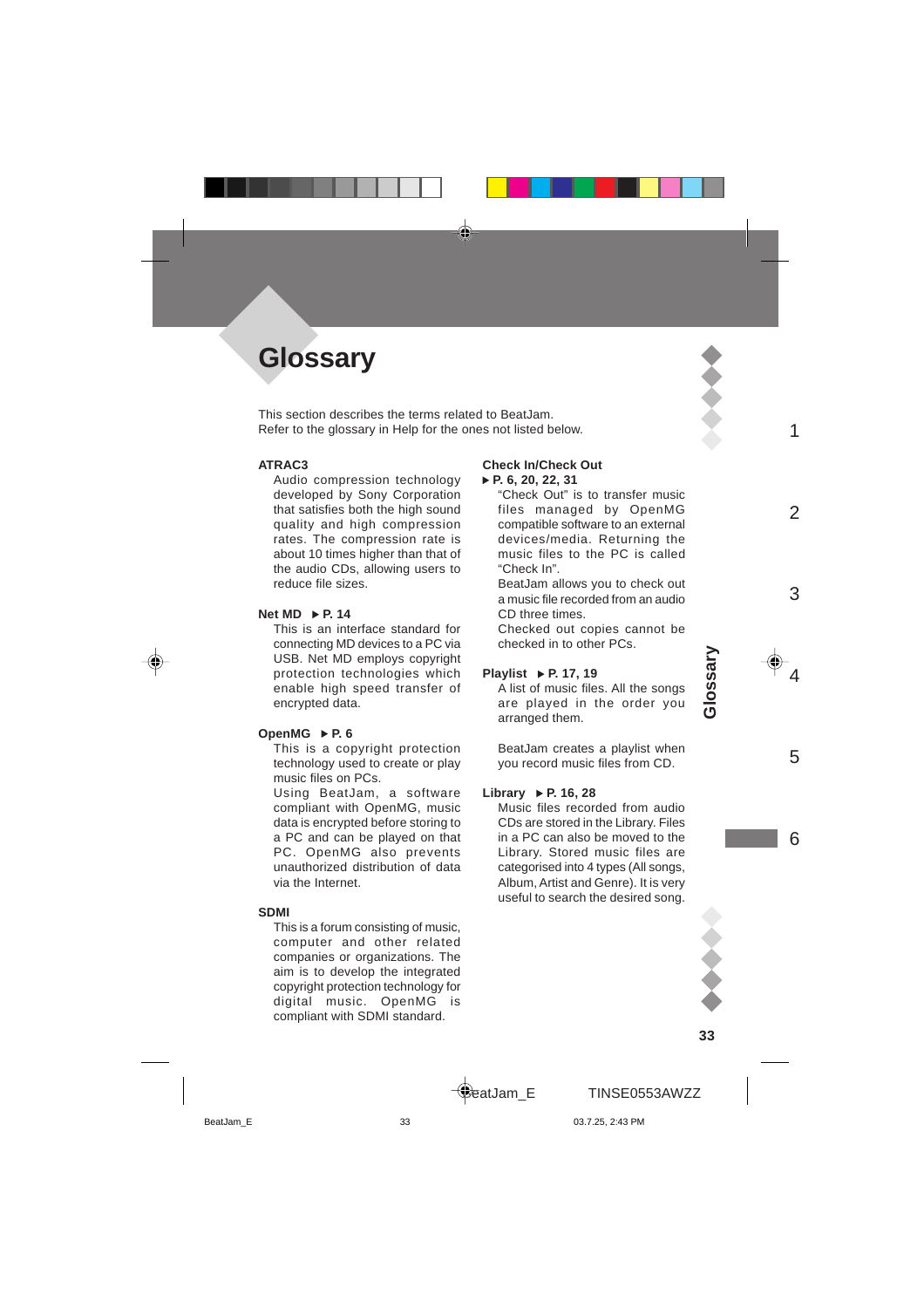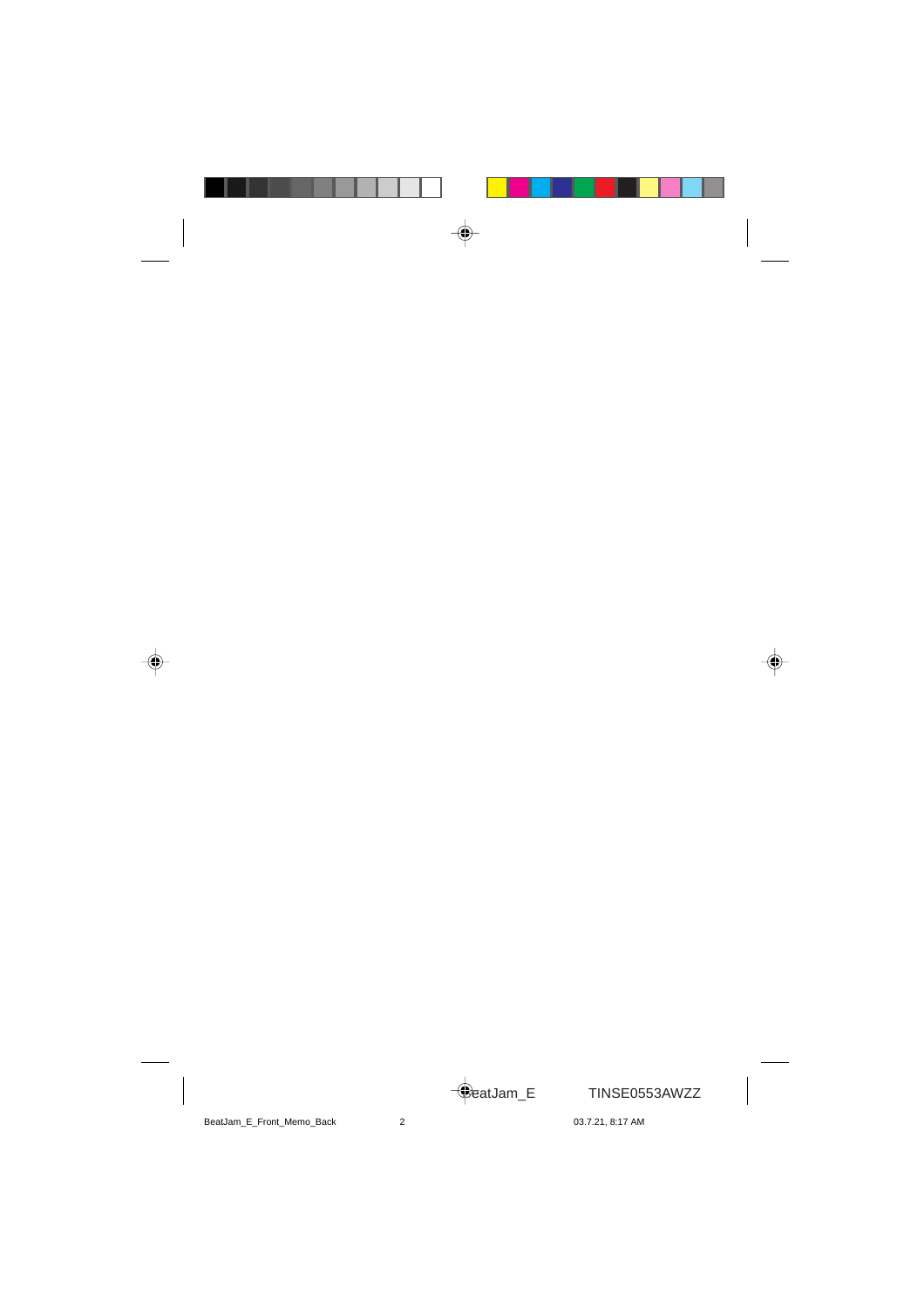